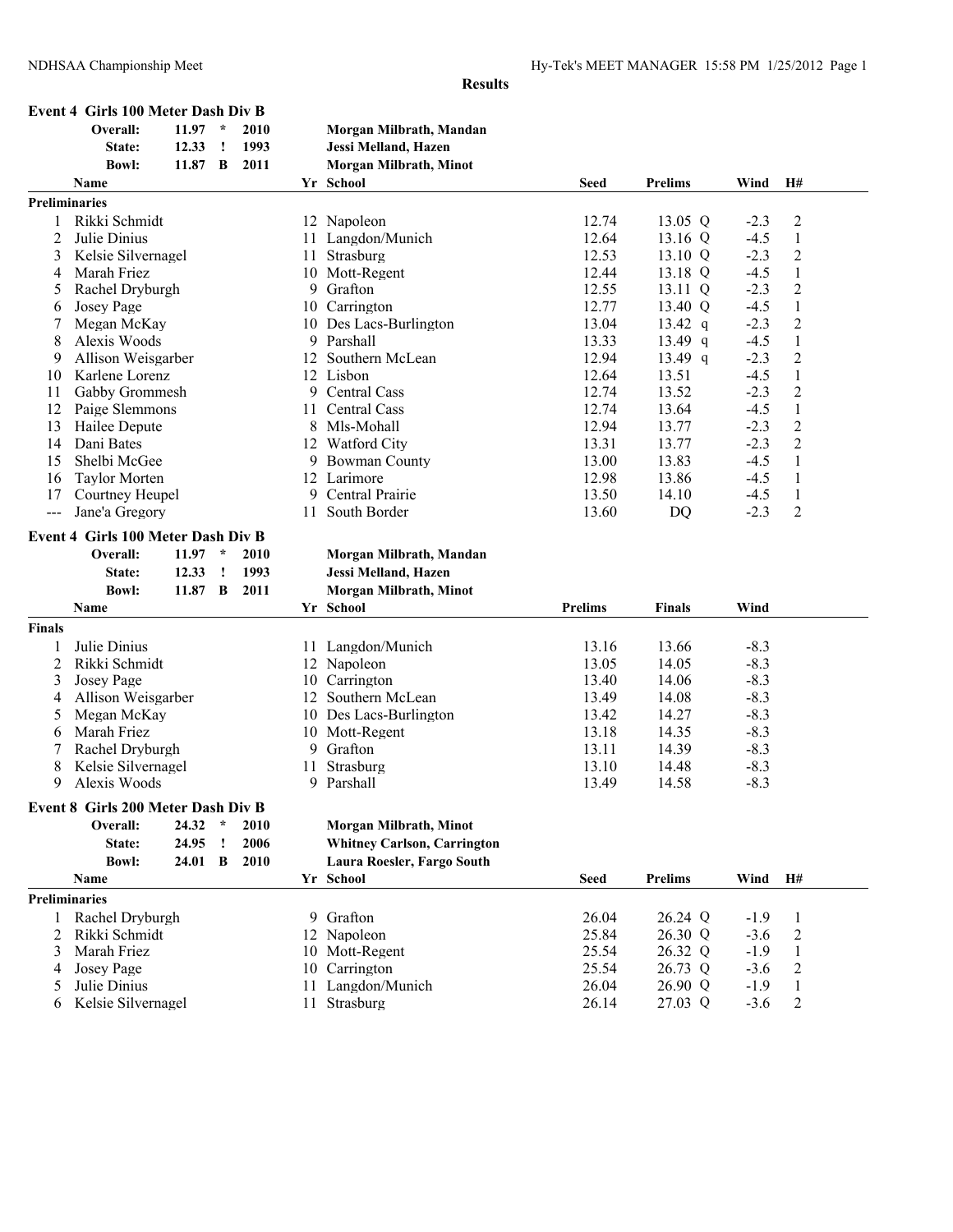## **Preliminaries ... (Event 8 Girls 200 Meter Dash Div B)**

|                      | Name                                |       |         |            |       | Yr School                          | <b>Seed</b>    | <b>Prelims</b> | Wind   | H#             |
|----------------------|-------------------------------------|-------|---------|------------|-------|------------------------------------|----------------|----------------|--------|----------------|
| 7                    | Hailee Depute                       |       |         |            |       | 8 Mls-Mohall                       | 26.64          | $27.16$ q      | $-1.9$ | 1              |
| 8                    | Karlene Lorenz                      |       |         |            |       | 12 Lisbon                          | 26.44          | $27.17$ q      | $-3.6$ | $\sqrt{2}$     |
| 9                    | Alexis Woods                        |       |         |            |       | 9 Parshall                         | 28.08          | $27.25$ q      | $-3.6$ | $\sqrt{2}$     |
| 10                   | Paige Slemmons                      |       |         |            | 11    | Central Cass                       | 26.74          | 27.28          | $-1.9$ | $\mathbf{1}$   |
| 11                   | Natallie Jones                      |       |         |            |       | 10 Lisbon                          | 27.14          | 27.77          | $-1.9$ | $\mathbf{1}$   |
| 12                   | Brandi Mantz                        |       |         |            |       | 12 Hazen                           | 26.94          | 28.00          | $-3.6$ | $\overline{c}$ |
| 13                   | Debbi Thompson                      |       |         |            |       | 12 Finley-Sharon/Hope-Page         | 27.90          | 28.16          | $-3.6$ | $\overline{c}$ |
| 14                   | Sadie Rohrich                       |       |         |            |       | 9 Kidder County                    | 27.00          | 28.35          | $-3.6$ | $\overline{c}$ |
| 15                   | Jacey Wissbrod                      |       |         |            |       | 9 Divide County                    | 28.27          | 28.44          | $-1.9$ | $\mathbf{1}$   |
| 16                   | Julia Hartz                         |       |         |            |       | 9 Cavalier                         | 27.78          | 28.68          | $-1.9$ | 1              |
|                      | Event 8 Girls 200 Meter Dash Div B  |       |         |            |       |                                    |                |                |        |                |
|                      | Overall:                            | 24.32 | $\star$ | 2010       |       | Morgan Milbrath, Minot             |                |                |        |                |
|                      | State:                              | 24.95 | Ţ       | 2006       |       | <b>Whitney Carlson, Carrington</b> |                |                |        |                |
|                      | <b>Bowl:</b>                        |       |         | 2010       |       |                                    |                |                |        |                |
|                      |                                     | 24.01 | B       |            |       | Laura Roesler, Fargo South         |                |                |        |                |
|                      | Name                                |       |         |            |       | Yr School                          | <b>Prelims</b> | <b>Finals</b>  | Wind   |                |
| <b>Finals</b>        |                                     |       |         |            |       |                                    |                |                |        |                |
| 1                    | Julie Dinius                        |       |         |            |       | 11 Langdon/Munich                  | 26.90          | 26.37          | $-4.0$ |                |
| $\overline{c}$       | Marah Friez                         |       |         |            |       | 10 Mott-Regent                     | 26.32          | 26.55          | $-4.0$ |                |
| 3                    | Rikki Schmidt                       |       |         |            | 12    | Napoleon                           | 26.30          | 26.72          | $-4.0$ |                |
| 4                    | Rachel Dryburgh                     |       |         |            |       | 9 Grafton                          | 26.24          | 26.76          | $-4.0$ |                |
| 5                    | Karlene Lorenz                      |       |         |            |       | 12 Lisbon                          | 27.17          | 27.01          | $-4.0$ |                |
| 6                    | Josey Page                          |       |         |            |       | 10 Carrington                      | 26.73          | 27.30          | $-4.0$ |                |
| 7                    | Kelsie Silvernagel                  |       | 11      | Strasburg  | 27.03 | 27.39                              | $-4.0$         |                |        |                |
| 8                    | Hailee Depute                       |       |         |            | 8     | Mls-Mohall                         | 27.16          | 27.66          | $-4.0$ |                |
| 9                    | Alexis Woods                        |       |         | 9 Parshall | 27.25 | 27.76                              | $-4.0$         |                |        |                |
|                      | Event 12 Girls 400 Meter Dash Div B |       |         |            |       |                                    |                |                |        |                |
|                      | Overall:                            | 53.25 | $\star$ | 2010       |       | Laura Roesler, Fargo South         |                |                |        |                |
|                      | State:                              | 56.58 | ÷       | 1999       |       | <b>Kinsey Coles, Hillsboro</b>     |                |                |        |                |
|                      | <b>Bowl:</b>                        | 53.25 | B       | 2010       |       | Laura Roesler, Fargo South         |                |                |        |                |
|                      | Name                                |       |         |            |       | Yr School                          | Seed           | <b>Prelims</b> |        | <b>H#</b>      |
| <b>Preliminaries</b> |                                     |       |         |            |       |                                    |                |                |        |                |
|                      | Alexis Woods                        |       |         |            |       | 9 Parshall                         | 59.23          | 57.52 Q        |        | $\overline{2}$ |
| 2                    | Rikki Schmidt                       |       |         |            |       | 12 Napoleon                        | 58.94          | 58.14 Q        |        | 1              |
| 3                    | Andrea Jirges                       |       |         |            | 11    | Dickinson Trinity                  | 59.64          | $1:00.40$ Q    |        | $\mathfrak{Z}$ |
| 4                    | Sierra Martinez                     |       |         |            |       | 10 Kindred                         | 1:00.24        | 59.67 Q        |        | $\mathbf{1}$   |
| 5                    | Marah Friez                         |       |         |            |       | 10 Mott-Regent                     | 59.90          | 1:00.34 $Q$    |        | $\overline{c}$ |
| 6                    | Erika Olson                         |       |         |            | 11.   | <b>Bowman County</b>               | 1:00.92        | $1:01.56$ Q    |        | $\mathfrak{Z}$ |
| 7                    | Josey Page                          |       |         |            |       | 10 Carrington                      | 1:00.24        | $1:00.40$ q    |        | $\overline{2}$ |
| 8                    | Courtney Heupel                     |       |         |            |       | 9 Central Prairie                  | 1:00.94        | $1:00.78$ q    |        | $\overline{c}$ |
| 9                    | Karlene Lorenz                      |       |         |            |       | 12 Lisbon                          | 1:00.24        | 1:00.99 $q$    |        | 1              |
| 10                   | Chelsy Klein                        |       |         |            |       | 12 Bishop Ryan                     | 1:01.54        | 1:01.35        |        | $\overline{2}$ |
| 11                   | Rachel Dryburgh                     |       |         |            |       | 9 Grafton                          | 1:00.94        | 1:01.53        |        | 1              |
| 12                   | Sheridon Dewald                     |       |         |            |       | 10 Napoleon                        | 1:01.28        | 1:02.26        |        |                |
|                      |                                     |       |         |            |       |                                    |                |                |        | 1              |
| 13                   | Iveta Harner                        |       |         |            |       | 10 Kindred                         | 1:02.94        | 1:02.53        |        | $\sqrt{2}$     |
| 14                   | Kellie Schmit                       |       |         |            |       | 10 Kindred                         | 1:01.74        | 1:02.76        |        | $\mathfrak{Z}$ |
| 15                   | Alexandra Erickson                  |       |         |            |       | 8 Kindred                          | 1:00.66        | 1:03.07        |        | 3              |
| 16                   | Candace Ankenbauer                  |       |         |            |       | 12 Southern McLean                 | 1:02.64        | 1:03.08        |        | 3              |
| 17                   | Jane'a Gregory                      |       |         |            | 11.   | South Border                       | 1:04.20        | 1:03.85        |        | 1              |
| 18                   | Shaice Marx                         |       |         |            |       | 7 Thompson                         | 1:04.45        | 1:03.98        |        | $\overline{c}$ |
| 19                   | Kade Ross                           |       |         |            |       | 11 Watford City                    | 1:05.02        | 1:05.68        |        | 3              |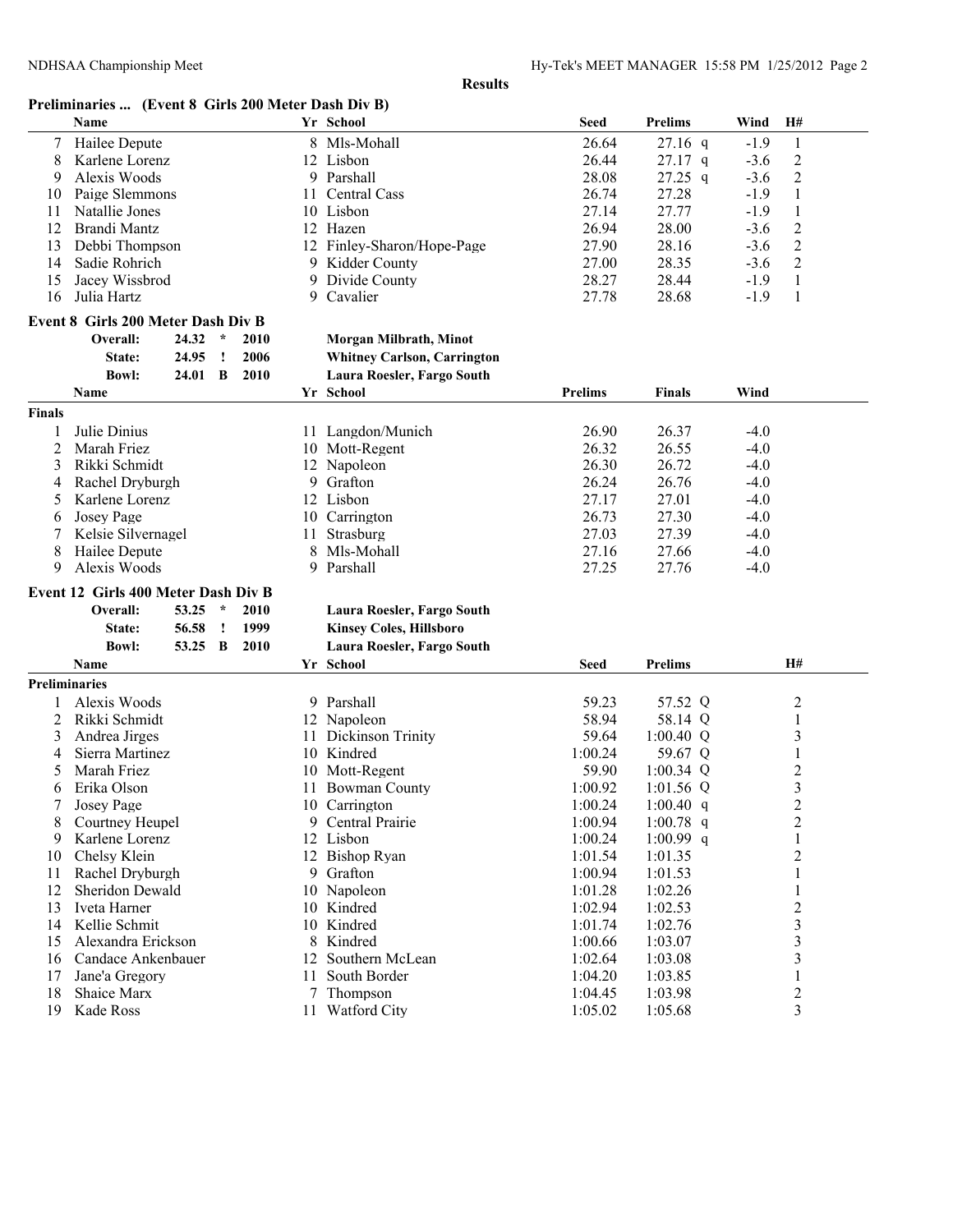|                     |                                                              |             |               |      |    | <b>Results</b>                          |                |                |    |
|---------------------|--------------------------------------------------------------|-------------|---------------|------|----|-----------------------------------------|----------------|----------------|----|
|                     | Preliminaries  (Event 12 Girls 400 Meter Dash Div B)<br>Name |             |               |      |    | Yr School                               | <b>Seed</b>    | <b>Prelims</b> | H# |
| $\qquad \qquad - -$ | Robyn Essler                                                 |             |               |      | 8  | Garrison/Max                            | 59.84          | FS             | 3  |
|                     | Event 12 Girls 400 Meter Dash Div B                          |             |               |      |    |                                         |                |                |    |
|                     | Overall:                                                     | 53.25       | $\star$       | 2010 |    | Laura Roesler, Fargo South              |                |                |    |
|                     |                                                              | 56.58       | $\cdot$       | 1999 |    |                                         |                |                |    |
|                     | State:                                                       |             |               |      |    | <b>Kinsey Coles, Hillsboro</b>          |                |                |    |
|                     | <b>Bowl:</b>                                                 | 53.25 B     |               | 2010 |    | Laura Roesler, Fargo South<br>Yr School | <b>Prelims</b> | <b>Finals</b>  |    |
|                     | <b>Name</b>                                                  |             |               |      |    |                                         |                |                |    |
| <b>Finals</b>       |                                                              |             |               |      |    |                                         |                |                |    |
|                     | Alexis Woods                                                 |             |               |      |    | 9 Parshall                              | 57.52          | 57.22          |    |
| 2                   | Rikki Schmidt                                                |             |               |      |    | 12 Napoleon                             | 58.14          | 57.77          |    |
| 3                   | Marah Friez                                                  |             |               |      |    | 10 Mott-Regent                          | 1:00.34        | 59.48          |    |
| 4                   | Sierra Martinez                                              |             |               |      |    | 10 Kindred                              | 59.67          | 1:00.20        |    |
| 5                   | Andrea Jirges                                                |             |               |      |    | 11 Dickinson Trinity                    | 1:00.40        | 1:00.80        |    |
| 6                   | Karlene Lorenz                                               |             |               |      |    | 12 Lisbon                               | 1:00.99        | 1:01.11        |    |
| 7                   | Josey Page                                                   |             |               |      |    | 10 Carrington                           | 1:00.40        | 1:01.33        |    |
| 8                   | Erika Olson                                                  |             |               |      |    | 11 Bowman County                        | 1:01.56        | 1:01.42        |    |
| 9                   | Courtney Heupel                                              |             |               |      | 9  | Central Prairie                         | 1:00.78        | 1:01.46        |    |
|                     | Event 16 Girls 800 Meter Run Div B                           |             |               |      |    |                                         |                |                |    |
|                     | Overall:                                                     | 2:10.78     | $\mathcal{R}$ | 2008 |    | Laura Roesler, Fargo South              |                |                |    |
|                     | State:                                                       | 2:13.46     | $\cdot$       | 2005 |    | <b>Christine Bruins, Watford City</b>   |                |                |    |
|                     | <b>Bowl:</b>                                                 | $2:10.78$ B |               | 2008 |    | Laura Roesler, Fargo South              |                |                |    |
|                     | Name                                                         |             |               |      |    | Yr School                               | <b>Seed</b>    | <b>Finals</b>  |    |
| <b>Finals</b>       |                                                              |             |               |      |    |                                         |                |                |    |
|                     | <b>Brooke Shimek</b>                                         |             |               |      |    | 10 Thompson                             | 2:24.14        | 2:24.08        |    |
| 2                   | Katelynn Engh                                                |             |               |      |    | 10 Benson County                        | 2:24.05        | 2:24.13        |    |
| 3                   | Robyn Essler                                                 |             |               |      | 8  | Garrison/Max                            | 2:26.14        | 2:25.82        |    |
| 4                   | Abigail Waloch                                               |             |               |      | 7  | Southern McLean                         | 2:32.04        | 2:26.26        |    |
| 5                   | Sierra Martinez                                              |             |               |      |    | 10 Kindred                              | 2:25.64        | 2:26.62        |    |
| 6                   | <b>Taylor Palmer</b>                                         |             |               |      |    | 12 Finley-Sharon/Hope-Page              | 2:26.24        | 2:26.95        |    |
| 7                   | Hannah Alto                                                  |             |               |      |    | 9 North Star/Starkweather               | 2:28.74        | 2:27.69        |    |
| 8                   | Sydney Kraft                                                 |             |               |      |    | 11 Rugby                                | 2:24.54        | 2:27.75        |    |
| 9                   | Megan Bohlman                                                |             |               |      |    | 7 Thompson                              | 2:41.42        | 2:30.27        |    |
| 10                  | Kade Ross                                                    |             |               |      | 11 | <b>Watford City</b>                     | 2:42.38        | 2:32.45        |    |
| 11                  | Courtney Heupel                                              |             |               |      |    | 9 Central Prairie                       | 2:29.50        | 2:33.26        |    |
| 12                  | Regan Watson                                                 |             |               |      | 8  | Shiloh Christian                        | 2:33.60        | 2:34.13        |    |
| 13                  | Katelyn Grinsteinner                                         |             |               |      |    | Dickinson Trinity                       | 2:35.39        | 2:35.39        |    |
| 14                  | Kendra Heier                                                 |             |               |      |    | 10 Williams County                      | 2:36.25        | 2:35.99        |    |
|                     |                                                              |             |               |      |    |                                         |                |                |    |

1 Kara Kuntz 12 Velva/Drake-Anamoose 5:30.44 5:18.38

**Event 20 Girls 1600 Meter Run Div B**<br>Overall: 4:44.44 \* 1993

16 McKayla Roll 10 Mott-Regent

**Bowl: 4:56.19 B 2001 Carly Emil, Mandan**

2 Sydney Kraft 11 Rugby 5:32.14 5:23.43

3 Katelynn Engh 10 Benson County 5:24.24 5:24.03

**Finals**

**Overall: 4:44.44 \* 1993 Becki Wells, Dickinson State: 4:56.96 ! 2005 Lindsay Anderson, Benson County**

**Name Yr School Seed Finals**

10 Milnor/Wynd/Lidg 2:27.48

15 Averi Olson 16 Averi Olson 16 Averi Olson 16 Averi Olson 2:36.50 2:39.11<br>16 McKayla Roll 10 Mott-Regent 2:36.47 2:40.92

17 Lauren Christenson 2:42.19<br>18 Rachel Sakry 10 Milnor/Wynd/Lidg 2:27.48 2:51.10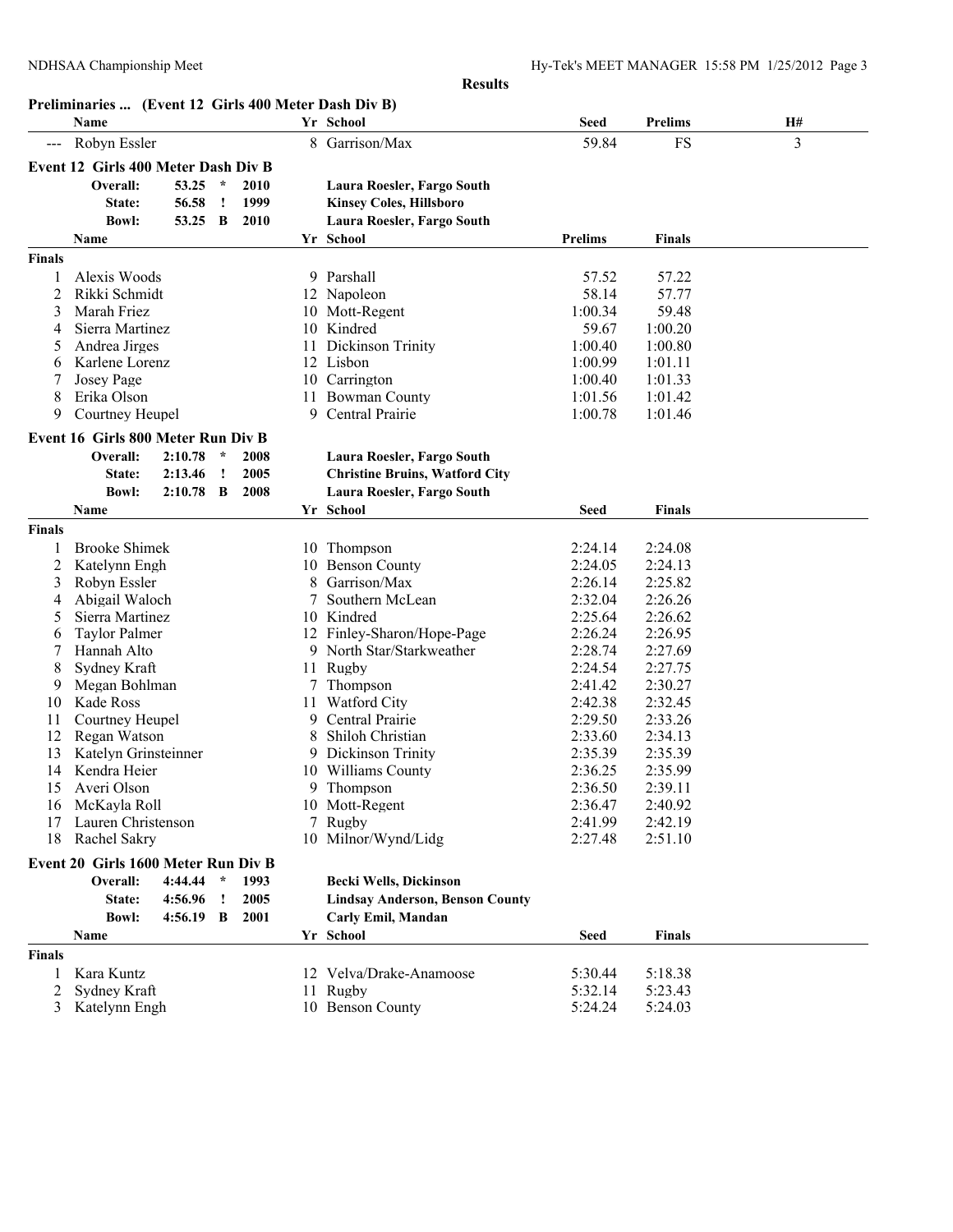## **Finals ... (Event 20 Girls 1600 Meter Run Div B)**

|               | Name                                                                           |               |              |                                    |                  | Yr School                          | <b>Seed</b> | <b>Finals</b>  |        |    |  |
|---------------|--------------------------------------------------------------------------------|---------------|--------------|------------------------------------|------------------|------------------------------------|-------------|----------------|--------|----|--|
| 4             | <b>Taylor Palmer</b>                                                           |               |              |                                    |                  | 12 Finley-Sharon/Hope-Page         | 5:29.44     | 5:29.82        |        |    |  |
| 5             | <b>Brittany Nitschke</b>                                                       |               |              |                                    |                  | 12 Edgeley/Kulm                    | 5:42.30     | 5:30.17        |        |    |  |
| 6             | Asha Smith                                                                     |               |              |                                    |                  | <b>Watford City</b>                | 5:49.05     | 5:32.67        |        |    |  |
|               | Averi Olson                                                                    |               |              |                                    | 9                | Thompson                           | 5:33.34     | 5:33.05        |        |    |  |
| 8             | Symbria Bell                                                                   |               |              |                                    | 9                | New Town                           | 5:48.77     | 5:43.38        |        |    |  |
| 9             | Regan Watson                                                                   |               |              |                                    | 8                | Shiloh Christian                   | 5:43.35     | 5:44.01        |        |    |  |
| 10            | <b>Ashley Perez</b>                                                            |               |              |                                    |                  | 7 Nelson County                    | 5:34.84     | 5:45.08        |        |    |  |
| 11            |                                                                                | Sara Schwanke |              |                                    | 10 Benson County | 5:32.54                            | 5:45.45     |                |        |    |  |
| 12            | Chandra Yankton                                                                |               |              | 9 Rugby                            | 5:39.08          | 5:47.92                            |             |                |        |    |  |
| 13            | Morgan Kuntz                                                                   |               |              |                                    |                  | 9 Dickinson Trinity                | 5:52.69     | 5:47.98        |        |    |  |
| 14            | <b>Emily Tyrrell</b>                                                           |               |              |                                    | 8                | Richardton-Taylor                  | 6:04.03     | 5:48.51        |        |    |  |
| 15            | Reilee Ruliffson                                                               |               |              |                                    |                  | 10 Central Cass                    | 5:50.74     | 5:57.07        |        |    |  |
| 16            | Jaylee Fourswords                                                              |               |              |                                    |                  | 10 Standing Rock/Self              | 5:56.19     | 5:59.59        |        |    |  |
| 17            | Lexie Woinarowicz                                                              |               |              |                                    |                  | 9 Grafton                          | 5:42.97     | 6:00.45        |        |    |  |
|               | Event 24 Girls 3200 Meter Run Div B                                            |               |              |                                    |                  |                                    |             |                |        |    |  |
|               | Overall:                                                                       | 10:36.95      | $\star$      | 2004                               |                  | Krista Anderson, Benson County     |             |                |        |    |  |
|               | State:                                                                         | 10:36.95      | $\mathbf{I}$ | 2004                               |                  | Krista Anderson, Benson County     |             |                |        |    |  |
|               | <b>Bowl:</b>                                                                   | 10:36.95      | B            | 2004                               |                  | Krista Anderson, Benson County     |             |                |        |    |  |
|               | Name                                                                           |               |              |                                    |                  | Yr School                          | Seed        | Finals         |        |    |  |
| <b>Finals</b> |                                                                                |               |              |                                    |                  |                                    |             |                |        |    |  |
| 1             | Kara Kuntz                                                                     |               |              |                                    |                  | 12 Velva/Drake-Anamoose            | 12:11.84    | 11:46.92       |        |    |  |
| 2             | <b>Taylor Palmer</b>                                                           |               |              |                                    |                  | 12 Finley-Sharon/Hope-Page         | 12:04.34    | 11:51.46       |        |    |  |
| 3             | Sydney Kraft                                                                   |               |              |                                    |                  | 11 Rugby                           | 12:07.04    | 11:53.77       |        |    |  |
| 4             | Averi Olson                                                                    |               |              |                                    |                  | 9 Thompson                         | 12:08.24    | 12:01.88       |        |    |  |
| 5             | <b>Brooklyn Zink</b>                                                           |               |              |                                    | 8                | Hillsboro/Central Valley           | 12:00.44    | 12:05.54       |        |    |  |
| 6             | Lauren Christenson                                                             |               |              |                                    | 7                | Rugby                              | 12:13.94    | 12:12.23       |        |    |  |
| 7             | Chandra Yankton                                                                |               |              |                                    |                  | 9 Rugby                            | 12:06.04    | 12:16.03       |        |    |  |
| 8             | Claire Brien                                                                   |               |              |                                    |                  | 9 Northern Lights                  | 12:41.24    | 12:16.11       |        |    |  |
| 9             | Shayla Fossum                                                                  |               |              |                                    | 8                | Hillsboro/Central Valley           | 12:29.55    | 12:16.20       |        |    |  |
| 10            | Symbria Bell                                                                   |               |              |                                    |                  | 9 New Town                         | 13:11.94    | 12:23.89       |        |    |  |
| 11            | Samantha Lawson                                                                |               |              |                                    |                  | 12 Grant County/Flasher            | 12:47.42    | 12:42.12       |        |    |  |
| 12            | Sara Schwanke                                                                  |               |              |                                    |                  | 10 Benson County                   | 12:15.64    | 12:49.08       |        |    |  |
| 13            | Desiree Wells                                                                  |               |              |                                    |                  | 10 Parshall                        | 13:40.54    | 12:51.69       |        |    |  |
| 14            | Autumn Gossett                                                                 |               |              |                                    |                  | 8 Fargo Oak Grove                  | 12:45.24    | 12:54.66       |        |    |  |
| 15            | Nessa Iverson                                                                  |               |              |                                    |                  | 8 Beulah                           | 13:03.90    | 12:55.46       |        |    |  |
| 16            | Alicia Aune                                                                    |               |              |                                    |                  | 10 Hazen                           | 13:22.49    | 12:56.61       |        |    |  |
| 17            | Kelli Pavlicek                                                                 |               |              |                                    |                  | 9 Dickinson Trinity                | 13:24.70    | 12:57.65       |        |    |  |
| 18            | Cassidy Peterson                                                               |               |              |                                    |                  | 9 Velva/Drake-Anamoose             | 13:14.13    | 12:57.90       |        |    |  |
|               | 19 Hope Bodnar                                                                 |               |              |                                    |                  | 8 Langdon/Munich                   | 12:42.07    | 13:01.23       |        |    |  |
|               | 20 Kendra Weigel                                                               |               |              |                                    |                  | 10 Napoleon                        | 13:12.40    | 13:08.97       |        |    |  |
| 21            | Kate Fox                                                                       |               |              |                                    |                  | 7 Wing                             | 13:10.53    | 13:28.79       |        |    |  |
|               |                                                                                |               |              |                                    |                  |                                    |             |                |        |    |  |
|               | <b>Event 26 Girls 100 Meter Hurdles Div B</b><br>$14.33$ *<br>2005<br>Overall: |               |              | <b>Whitney Carlson, Carrington</b> |                  |                                    |             |                |        |    |  |
|               | 14.33<br>2005<br>State:<br><u>!</u>                                            |               |              | <b>Whitney Carlson, Carrington</b> |                  |                                    |             |                |        |    |  |
|               | <b>Bowl:</b>                                                                   | 14.48         | B            | 2004                               |                  | <b>Adriana Friezen, Carrington</b> |             |                |        |    |  |
|               | Name                                                                           |               |              |                                    |                  | Yr School                          | <b>Seed</b> | <b>Prelims</b> | Wind   | H# |  |
| Preliminaries |                                                                                |               |              |                                    |                  |                                    |             |                |        |    |  |
| 1             | McKenzie Hart                                                                  |               |              |                                    |                  | 11 Langdon/Munich                  | 16.34       | 16.56 Q        | $-1.7$ | 2  |  |
| 2             | Abby Honeyman                                                                  |               |              |                                    |                  | 9 Mott-Regent                      | 16.14       | 16.62 Q        | $-3.7$ | 3  |  |
| 3             | Kasandra Ptacnik                                                               |               |              |                                    |                  | 12 Sargent County                  | 16.54       | 16.87 Q        | $-2.3$ | 1  |  |
|               |                                                                                |               |              |                                    |                  |                                    |             |                |        |    |  |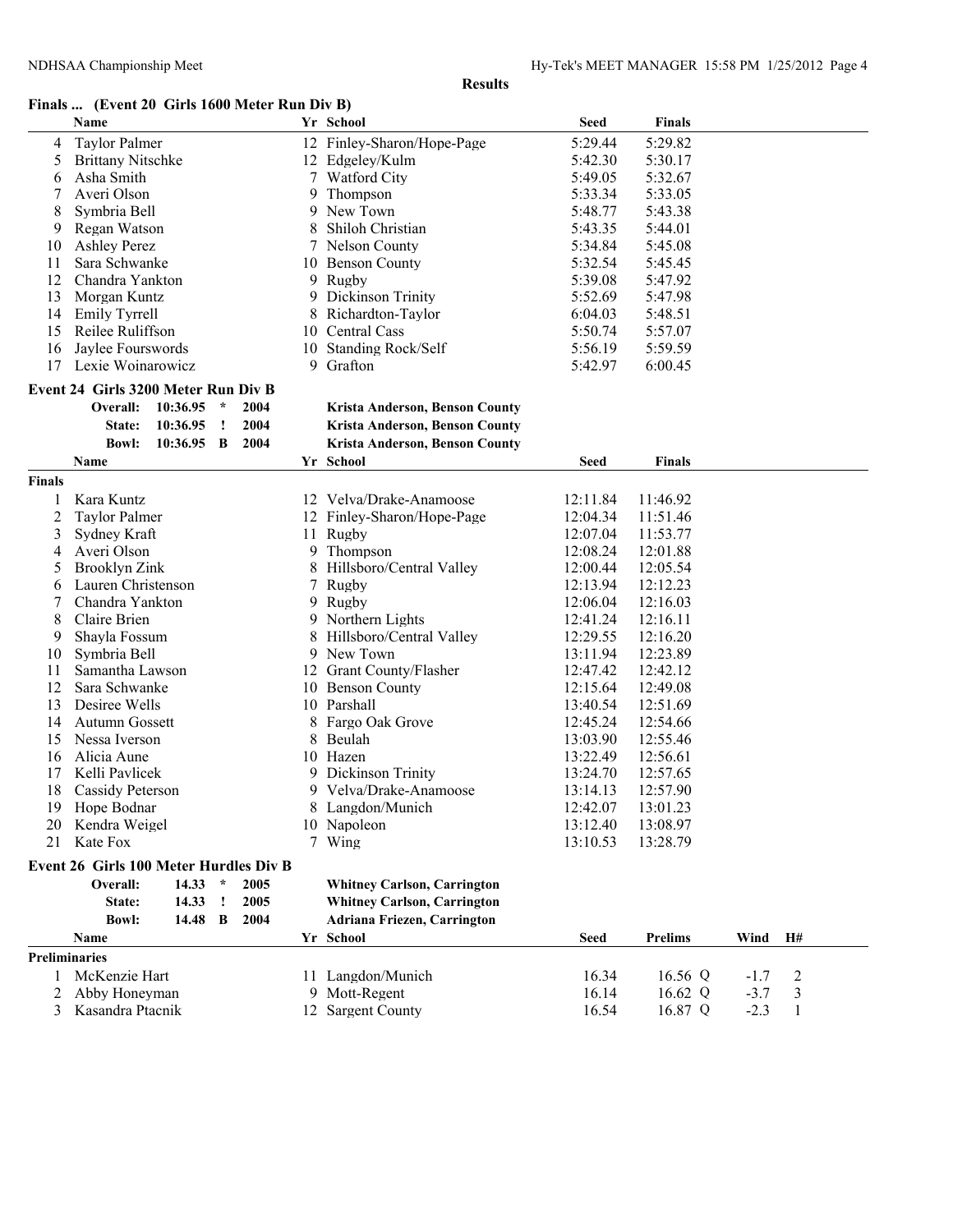# **Preliminaries ... (Event 26 Girls 100 Meter Hurdles Div B)**

| 3<br>11 Velva/Drake-Anamoose<br>16.24<br>16.79 Q<br>$-3.7$<br>Kylie Engebretson<br>4<br>Cassidy Unterseher<br>16.74<br>16.88 Q<br>$-2.3$<br>5<br>11 Harvey/Wells County<br>1<br>$\overline{c}$<br>Marti Quale<br>12 Watford City<br>16.64<br>16.95 $Q$<br>$-1.7$<br>6<br>Stephanie Quintus<br>12 Killdeer<br>16.64<br>1<br>$17.10 \text{ q}$<br>$-2.3$<br>$\boldsymbol{2}$<br>8<br>Sarah Lorenz<br>10 May-Port CG<br>16.11<br>$17.14$ q<br>$-1.7$<br>3<br>$17.15$ q<br>$-3.7$<br>Dakota Wood<br>8<br>Hazen<br>16.70<br>9<br>17.20<br>$-3.7$<br>3<br>Jennifer Wettstein<br>12<br>Milnor/Wynd/Lidg<br>16.72<br>10<br>17.30<br>Carrington<br>16.94<br>$-2.3$<br>1<br>11<br>Maartje VanBedaf<br>10<br>3<br>12<br>Samantha Schell<br>12 Southern McLean<br>17.06<br>17.38<br>$-3.7$<br>$\overline{2}$<br>SaraLi Petersen<br>11 Barnes Co North<br>17.40<br>17.41<br>13<br>$-1.7$<br>$\boldsymbol{2}$<br>17.58<br>$-1.7$<br>Brianna Allex<br>11 Watford City<br>17.04<br>14<br>$\mathfrak{Z}$<br>DeeAnna Ziegler<br>11 Hazen<br>17.16<br>18.05<br>$-3.7$<br>15<br>Kalli Scherbenske<br>South Border<br>18.30<br>18.21<br>$-2.3$<br>1<br>16<br>9<br>Thompson<br>18.20<br>22.40<br>$-2.3$<br>$\mathbf{1}$<br>17<br>Jessica Wyatt<br>10<br>Crystal Hovland<br>12 Rugby<br>15.69<br>FS<br>$-2.3$<br>$\mathbf{1}$<br>$---$<br>2<br>Breaunna Oakland<br>12 Hazen<br>16.73<br><b>DQ</b><br>$-1.7$<br>---<br>Event 26 Girls 100 Meter Hurdles Div B<br>14.33<br>$\star$<br>2005<br>Overall:<br><b>Whitney Carlson, Carrington</b><br>14.33<br>2005<br><b>Whitney Carlson, Carrington</b><br>State:<br>$\mathbf{I}$<br><b>Bowl:</b><br>14.48 B<br>2004<br><b>Adriana Friezen, Carrington</b><br>Yr School<br><b>Prelims</b><br>Wind<br>Name<br><b>Finals</b><br><b>Finals</b><br>McKenzie Hart<br>11 Langdon/Munich<br>16.56<br>16.53<br>$-3.7$<br>1<br>2<br>Abby Honeyman<br>9 Mott-Regent<br>16.62<br>16.85<br>$-3.7$<br>Kylie Engebretson<br>11 Velva/Drake-Anamoose<br>16.79<br>16.97<br>3<br>$-3.7$<br>$-3.7$<br>Cassidy Unterseher<br>11 Harvey/Wells County<br>16.88<br>17.11<br>4<br>16.87<br>$-3.7$<br>Kasandra Ptacnik<br><b>Sargent County</b><br>17.25<br>5<br>12<br>12 Watford City<br>17.29<br>Marti Quale<br>16.95<br>$-3.7$<br>6<br>Dakota Wood<br>8<br>Hazen<br>17.15<br>17.60<br>$-3.7$<br>7<br>8<br>12 Killdeer<br>17.10<br>17.80<br>$-3.7$<br>Stephanie Quintus<br>Sarah Lorenz<br>9<br>May-Port CG<br>17.14<br>18.26<br>10<br>$-3.7$<br>Event 32 Girls 300 Meter Hurdles Div B<br>Overall:<br>$\star$<br>2006<br>42.26<br><b>Whitney Carlson, Carrington</b><br>42.26<br>2006<br><b>Whitney Carlson, Carrington</b><br>State:<br>$\cdot$<br><b>Bowl:</b><br>42.26 B<br>2006<br><b>Whitney Carlson, Carrington</b><br>Yr School<br><b>Prelims</b><br>H#<br>Name<br><b>Seed</b><br><b>Preliminaries</b><br>45.98<br>45.45 Q<br>1 Crystal Hovland<br>12 Rugby<br>3<br>9 Mott-Regent<br>47.24<br>46.78 Q<br>Abby Honeyman<br>2<br>Julie Dinius<br>11 Langdon/Munich<br>47.24<br>46.96 Q<br>3<br>Karlene Lorenz<br>46.81 Q<br>12 Lisbon<br>47.44<br>1<br>4<br>$\overline{c}$<br>9 Grafton<br>46.84<br>47.17 Q<br>Rachel Dryburgh<br>5<br>3<br>Kara Fike<br>9 Harvey/Wells County<br>47.24<br>47.96 Q<br>6 | $\mu$ and $\mu$ and $\mu$ and $\mu$ and $\mu$ and $\mu$ and $\mu$<br>Name |  |  | Yr School | Seed | <b>Prelims</b> | Wind | H# |  |
|------------------------------------------------------------------------------------------------------------------------------------------------------------------------------------------------------------------------------------------------------------------------------------------------------------------------------------------------------------------------------------------------------------------------------------------------------------------------------------------------------------------------------------------------------------------------------------------------------------------------------------------------------------------------------------------------------------------------------------------------------------------------------------------------------------------------------------------------------------------------------------------------------------------------------------------------------------------------------------------------------------------------------------------------------------------------------------------------------------------------------------------------------------------------------------------------------------------------------------------------------------------------------------------------------------------------------------------------------------------------------------------------------------------------------------------------------------------------------------------------------------------------------------------------------------------------------------------------------------------------------------------------------------------------------------------------------------------------------------------------------------------------------------------------------------------------------------------------------------------------------------------------------------------------------------------------------------------------------------------------------------------------------------------------------------------------------------------------------------------------------------------------------------------------------------------------------------------------------------------------------------------------------------------------------------------------------------------------------------------------------------------------------------------------------------------------------------------------------------------------------------------------------------------------------------------------------------------------------------------------------------------------------------------------------------------------------------------------------------------------------------------------------------------------------------------------------------------------------------------------------------------------------------------------------------------------------------------------------------------------------------------------------------------------------------------------------------------------------------------------------------------------------------------------------------------------------------|---------------------------------------------------------------------------|--|--|-----------|------|----------------|------|----|--|
|                                                                                                                                                                                                                                                                                                                                                                                                                                                                                                                                                                                                                                                                                                                                                                                                                                                                                                                                                                                                                                                                                                                                                                                                                                                                                                                                                                                                                                                                                                                                                                                                                                                                                                                                                                                                                                                                                                                                                                                                                                                                                                                                                                                                                                                                                                                                                                                                                                                                                                                                                                                                                                                                                                                                                                                                                                                                                                                                                                                                                                                                                                                                                                                                            |                                                                           |  |  |           |      |                |      |    |  |
|                                                                                                                                                                                                                                                                                                                                                                                                                                                                                                                                                                                                                                                                                                                                                                                                                                                                                                                                                                                                                                                                                                                                                                                                                                                                                                                                                                                                                                                                                                                                                                                                                                                                                                                                                                                                                                                                                                                                                                                                                                                                                                                                                                                                                                                                                                                                                                                                                                                                                                                                                                                                                                                                                                                                                                                                                                                                                                                                                                                                                                                                                                                                                                                                            |                                                                           |  |  |           |      |                |      |    |  |
|                                                                                                                                                                                                                                                                                                                                                                                                                                                                                                                                                                                                                                                                                                                                                                                                                                                                                                                                                                                                                                                                                                                                                                                                                                                                                                                                                                                                                                                                                                                                                                                                                                                                                                                                                                                                                                                                                                                                                                                                                                                                                                                                                                                                                                                                                                                                                                                                                                                                                                                                                                                                                                                                                                                                                                                                                                                                                                                                                                                                                                                                                                                                                                                                            |                                                                           |  |  |           |      |                |      |    |  |
|                                                                                                                                                                                                                                                                                                                                                                                                                                                                                                                                                                                                                                                                                                                                                                                                                                                                                                                                                                                                                                                                                                                                                                                                                                                                                                                                                                                                                                                                                                                                                                                                                                                                                                                                                                                                                                                                                                                                                                                                                                                                                                                                                                                                                                                                                                                                                                                                                                                                                                                                                                                                                                                                                                                                                                                                                                                                                                                                                                                                                                                                                                                                                                                                            |                                                                           |  |  |           |      |                |      |    |  |
|                                                                                                                                                                                                                                                                                                                                                                                                                                                                                                                                                                                                                                                                                                                                                                                                                                                                                                                                                                                                                                                                                                                                                                                                                                                                                                                                                                                                                                                                                                                                                                                                                                                                                                                                                                                                                                                                                                                                                                                                                                                                                                                                                                                                                                                                                                                                                                                                                                                                                                                                                                                                                                                                                                                                                                                                                                                                                                                                                                                                                                                                                                                                                                                                            |                                                                           |  |  |           |      |                |      |    |  |
|                                                                                                                                                                                                                                                                                                                                                                                                                                                                                                                                                                                                                                                                                                                                                                                                                                                                                                                                                                                                                                                                                                                                                                                                                                                                                                                                                                                                                                                                                                                                                                                                                                                                                                                                                                                                                                                                                                                                                                                                                                                                                                                                                                                                                                                                                                                                                                                                                                                                                                                                                                                                                                                                                                                                                                                                                                                                                                                                                                                                                                                                                                                                                                                                            |                                                                           |  |  |           |      |                |      |    |  |
|                                                                                                                                                                                                                                                                                                                                                                                                                                                                                                                                                                                                                                                                                                                                                                                                                                                                                                                                                                                                                                                                                                                                                                                                                                                                                                                                                                                                                                                                                                                                                                                                                                                                                                                                                                                                                                                                                                                                                                                                                                                                                                                                                                                                                                                                                                                                                                                                                                                                                                                                                                                                                                                                                                                                                                                                                                                                                                                                                                                                                                                                                                                                                                                                            |                                                                           |  |  |           |      |                |      |    |  |
|                                                                                                                                                                                                                                                                                                                                                                                                                                                                                                                                                                                                                                                                                                                                                                                                                                                                                                                                                                                                                                                                                                                                                                                                                                                                                                                                                                                                                                                                                                                                                                                                                                                                                                                                                                                                                                                                                                                                                                                                                                                                                                                                                                                                                                                                                                                                                                                                                                                                                                                                                                                                                                                                                                                                                                                                                                                                                                                                                                                                                                                                                                                                                                                                            |                                                                           |  |  |           |      |                |      |    |  |
|                                                                                                                                                                                                                                                                                                                                                                                                                                                                                                                                                                                                                                                                                                                                                                                                                                                                                                                                                                                                                                                                                                                                                                                                                                                                                                                                                                                                                                                                                                                                                                                                                                                                                                                                                                                                                                                                                                                                                                                                                                                                                                                                                                                                                                                                                                                                                                                                                                                                                                                                                                                                                                                                                                                                                                                                                                                                                                                                                                                                                                                                                                                                                                                                            |                                                                           |  |  |           |      |                |      |    |  |
|                                                                                                                                                                                                                                                                                                                                                                                                                                                                                                                                                                                                                                                                                                                                                                                                                                                                                                                                                                                                                                                                                                                                                                                                                                                                                                                                                                                                                                                                                                                                                                                                                                                                                                                                                                                                                                                                                                                                                                                                                                                                                                                                                                                                                                                                                                                                                                                                                                                                                                                                                                                                                                                                                                                                                                                                                                                                                                                                                                                                                                                                                                                                                                                                            |                                                                           |  |  |           |      |                |      |    |  |
|                                                                                                                                                                                                                                                                                                                                                                                                                                                                                                                                                                                                                                                                                                                                                                                                                                                                                                                                                                                                                                                                                                                                                                                                                                                                                                                                                                                                                                                                                                                                                                                                                                                                                                                                                                                                                                                                                                                                                                                                                                                                                                                                                                                                                                                                                                                                                                                                                                                                                                                                                                                                                                                                                                                                                                                                                                                                                                                                                                                                                                                                                                                                                                                                            |                                                                           |  |  |           |      |                |      |    |  |
|                                                                                                                                                                                                                                                                                                                                                                                                                                                                                                                                                                                                                                                                                                                                                                                                                                                                                                                                                                                                                                                                                                                                                                                                                                                                                                                                                                                                                                                                                                                                                                                                                                                                                                                                                                                                                                                                                                                                                                                                                                                                                                                                                                                                                                                                                                                                                                                                                                                                                                                                                                                                                                                                                                                                                                                                                                                                                                                                                                                                                                                                                                                                                                                                            |                                                                           |  |  |           |      |                |      |    |  |
|                                                                                                                                                                                                                                                                                                                                                                                                                                                                                                                                                                                                                                                                                                                                                                                                                                                                                                                                                                                                                                                                                                                                                                                                                                                                                                                                                                                                                                                                                                                                                                                                                                                                                                                                                                                                                                                                                                                                                                                                                                                                                                                                                                                                                                                                                                                                                                                                                                                                                                                                                                                                                                                                                                                                                                                                                                                                                                                                                                                                                                                                                                                                                                                                            |                                                                           |  |  |           |      |                |      |    |  |
|                                                                                                                                                                                                                                                                                                                                                                                                                                                                                                                                                                                                                                                                                                                                                                                                                                                                                                                                                                                                                                                                                                                                                                                                                                                                                                                                                                                                                                                                                                                                                                                                                                                                                                                                                                                                                                                                                                                                                                                                                                                                                                                                                                                                                                                                                                                                                                                                                                                                                                                                                                                                                                                                                                                                                                                                                                                                                                                                                                                                                                                                                                                                                                                                            |                                                                           |  |  |           |      |                |      |    |  |
|                                                                                                                                                                                                                                                                                                                                                                                                                                                                                                                                                                                                                                                                                                                                                                                                                                                                                                                                                                                                                                                                                                                                                                                                                                                                                                                                                                                                                                                                                                                                                                                                                                                                                                                                                                                                                                                                                                                                                                                                                                                                                                                                                                                                                                                                                                                                                                                                                                                                                                                                                                                                                                                                                                                                                                                                                                                                                                                                                                                                                                                                                                                                                                                                            |                                                                           |  |  |           |      |                |      |    |  |
|                                                                                                                                                                                                                                                                                                                                                                                                                                                                                                                                                                                                                                                                                                                                                                                                                                                                                                                                                                                                                                                                                                                                                                                                                                                                                                                                                                                                                                                                                                                                                                                                                                                                                                                                                                                                                                                                                                                                                                                                                                                                                                                                                                                                                                                                                                                                                                                                                                                                                                                                                                                                                                                                                                                                                                                                                                                                                                                                                                                                                                                                                                                                                                                                            |                                                                           |  |  |           |      |                |      |    |  |
|                                                                                                                                                                                                                                                                                                                                                                                                                                                                                                                                                                                                                                                                                                                                                                                                                                                                                                                                                                                                                                                                                                                                                                                                                                                                                                                                                                                                                                                                                                                                                                                                                                                                                                                                                                                                                                                                                                                                                                                                                                                                                                                                                                                                                                                                                                                                                                                                                                                                                                                                                                                                                                                                                                                                                                                                                                                                                                                                                                                                                                                                                                                                                                                                            |                                                                           |  |  |           |      |                |      |    |  |
|                                                                                                                                                                                                                                                                                                                                                                                                                                                                                                                                                                                                                                                                                                                                                                                                                                                                                                                                                                                                                                                                                                                                                                                                                                                                                                                                                                                                                                                                                                                                                                                                                                                                                                                                                                                                                                                                                                                                                                                                                                                                                                                                                                                                                                                                                                                                                                                                                                                                                                                                                                                                                                                                                                                                                                                                                                                                                                                                                                                                                                                                                                                                                                                                            |                                                                           |  |  |           |      |                |      |    |  |
|                                                                                                                                                                                                                                                                                                                                                                                                                                                                                                                                                                                                                                                                                                                                                                                                                                                                                                                                                                                                                                                                                                                                                                                                                                                                                                                                                                                                                                                                                                                                                                                                                                                                                                                                                                                                                                                                                                                                                                                                                                                                                                                                                                                                                                                                                                                                                                                                                                                                                                                                                                                                                                                                                                                                                                                                                                                                                                                                                                                                                                                                                                                                                                                                            |                                                                           |  |  |           |      |                |      |    |  |
|                                                                                                                                                                                                                                                                                                                                                                                                                                                                                                                                                                                                                                                                                                                                                                                                                                                                                                                                                                                                                                                                                                                                                                                                                                                                                                                                                                                                                                                                                                                                                                                                                                                                                                                                                                                                                                                                                                                                                                                                                                                                                                                                                                                                                                                                                                                                                                                                                                                                                                                                                                                                                                                                                                                                                                                                                                                                                                                                                                                                                                                                                                                                                                                                            |                                                                           |  |  |           |      |                |      |    |  |
|                                                                                                                                                                                                                                                                                                                                                                                                                                                                                                                                                                                                                                                                                                                                                                                                                                                                                                                                                                                                                                                                                                                                                                                                                                                                                                                                                                                                                                                                                                                                                                                                                                                                                                                                                                                                                                                                                                                                                                                                                                                                                                                                                                                                                                                                                                                                                                                                                                                                                                                                                                                                                                                                                                                                                                                                                                                                                                                                                                                                                                                                                                                                                                                                            |                                                                           |  |  |           |      |                |      |    |  |
|                                                                                                                                                                                                                                                                                                                                                                                                                                                                                                                                                                                                                                                                                                                                                                                                                                                                                                                                                                                                                                                                                                                                                                                                                                                                                                                                                                                                                                                                                                                                                                                                                                                                                                                                                                                                                                                                                                                                                                                                                                                                                                                                                                                                                                                                                                                                                                                                                                                                                                                                                                                                                                                                                                                                                                                                                                                                                                                                                                                                                                                                                                                                                                                                            |                                                                           |  |  |           |      |                |      |    |  |
|                                                                                                                                                                                                                                                                                                                                                                                                                                                                                                                                                                                                                                                                                                                                                                                                                                                                                                                                                                                                                                                                                                                                                                                                                                                                                                                                                                                                                                                                                                                                                                                                                                                                                                                                                                                                                                                                                                                                                                                                                                                                                                                                                                                                                                                                                                                                                                                                                                                                                                                                                                                                                                                                                                                                                                                                                                                                                                                                                                                                                                                                                                                                                                                                            |                                                                           |  |  |           |      |                |      |    |  |
|                                                                                                                                                                                                                                                                                                                                                                                                                                                                                                                                                                                                                                                                                                                                                                                                                                                                                                                                                                                                                                                                                                                                                                                                                                                                                                                                                                                                                                                                                                                                                                                                                                                                                                                                                                                                                                                                                                                                                                                                                                                                                                                                                                                                                                                                                                                                                                                                                                                                                                                                                                                                                                                                                                                                                                                                                                                                                                                                                                                                                                                                                                                                                                                                            |                                                                           |  |  |           |      |                |      |    |  |
|                                                                                                                                                                                                                                                                                                                                                                                                                                                                                                                                                                                                                                                                                                                                                                                                                                                                                                                                                                                                                                                                                                                                                                                                                                                                                                                                                                                                                                                                                                                                                                                                                                                                                                                                                                                                                                                                                                                                                                                                                                                                                                                                                                                                                                                                                                                                                                                                                                                                                                                                                                                                                                                                                                                                                                                                                                                                                                                                                                                                                                                                                                                                                                                                            |                                                                           |  |  |           |      |                |      |    |  |
|                                                                                                                                                                                                                                                                                                                                                                                                                                                                                                                                                                                                                                                                                                                                                                                                                                                                                                                                                                                                                                                                                                                                                                                                                                                                                                                                                                                                                                                                                                                                                                                                                                                                                                                                                                                                                                                                                                                                                                                                                                                                                                                                                                                                                                                                                                                                                                                                                                                                                                                                                                                                                                                                                                                                                                                                                                                                                                                                                                                                                                                                                                                                                                                                            |                                                                           |  |  |           |      |                |      |    |  |
|                                                                                                                                                                                                                                                                                                                                                                                                                                                                                                                                                                                                                                                                                                                                                                                                                                                                                                                                                                                                                                                                                                                                                                                                                                                                                                                                                                                                                                                                                                                                                                                                                                                                                                                                                                                                                                                                                                                                                                                                                                                                                                                                                                                                                                                                                                                                                                                                                                                                                                                                                                                                                                                                                                                                                                                                                                                                                                                                                                                                                                                                                                                                                                                                            |                                                                           |  |  |           |      |                |      |    |  |
|                                                                                                                                                                                                                                                                                                                                                                                                                                                                                                                                                                                                                                                                                                                                                                                                                                                                                                                                                                                                                                                                                                                                                                                                                                                                                                                                                                                                                                                                                                                                                                                                                                                                                                                                                                                                                                                                                                                                                                                                                                                                                                                                                                                                                                                                                                                                                                                                                                                                                                                                                                                                                                                                                                                                                                                                                                                                                                                                                                                                                                                                                                                                                                                                            |                                                                           |  |  |           |      |                |      |    |  |
|                                                                                                                                                                                                                                                                                                                                                                                                                                                                                                                                                                                                                                                                                                                                                                                                                                                                                                                                                                                                                                                                                                                                                                                                                                                                                                                                                                                                                                                                                                                                                                                                                                                                                                                                                                                                                                                                                                                                                                                                                                                                                                                                                                                                                                                                                                                                                                                                                                                                                                                                                                                                                                                                                                                                                                                                                                                                                                                                                                                                                                                                                                                                                                                                            |                                                                           |  |  |           |      |                |      |    |  |
|                                                                                                                                                                                                                                                                                                                                                                                                                                                                                                                                                                                                                                                                                                                                                                                                                                                                                                                                                                                                                                                                                                                                                                                                                                                                                                                                                                                                                                                                                                                                                                                                                                                                                                                                                                                                                                                                                                                                                                                                                                                                                                                                                                                                                                                                                                                                                                                                                                                                                                                                                                                                                                                                                                                                                                                                                                                                                                                                                                                                                                                                                                                                                                                                            |                                                                           |  |  |           |      |                |      |    |  |
|                                                                                                                                                                                                                                                                                                                                                                                                                                                                                                                                                                                                                                                                                                                                                                                                                                                                                                                                                                                                                                                                                                                                                                                                                                                                                                                                                                                                                                                                                                                                                                                                                                                                                                                                                                                                                                                                                                                                                                                                                                                                                                                                                                                                                                                                                                                                                                                                                                                                                                                                                                                                                                                                                                                                                                                                                                                                                                                                                                                                                                                                                                                                                                                                            |                                                                           |  |  |           |      |                |      |    |  |
|                                                                                                                                                                                                                                                                                                                                                                                                                                                                                                                                                                                                                                                                                                                                                                                                                                                                                                                                                                                                                                                                                                                                                                                                                                                                                                                                                                                                                                                                                                                                                                                                                                                                                                                                                                                                                                                                                                                                                                                                                                                                                                                                                                                                                                                                                                                                                                                                                                                                                                                                                                                                                                                                                                                                                                                                                                                                                                                                                                                                                                                                                                                                                                                                            |                                                                           |  |  |           |      |                |      |    |  |
|                                                                                                                                                                                                                                                                                                                                                                                                                                                                                                                                                                                                                                                                                                                                                                                                                                                                                                                                                                                                                                                                                                                                                                                                                                                                                                                                                                                                                                                                                                                                                                                                                                                                                                                                                                                                                                                                                                                                                                                                                                                                                                                                                                                                                                                                                                                                                                                                                                                                                                                                                                                                                                                                                                                                                                                                                                                                                                                                                                                                                                                                                                                                                                                                            |                                                                           |  |  |           |      |                |      |    |  |
|                                                                                                                                                                                                                                                                                                                                                                                                                                                                                                                                                                                                                                                                                                                                                                                                                                                                                                                                                                                                                                                                                                                                                                                                                                                                                                                                                                                                                                                                                                                                                                                                                                                                                                                                                                                                                                                                                                                                                                                                                                                                                                                                                                                                                                                                                                                                                                                                                                                                                                                                                                                                                                                                                                                                                                                                                                                                                                                                                                                                                                                                                                                                                                                                            |                                                                           |  |  |           |      |                |      |    |  |
|                                                                                                                                                                                                                                                                                                                                                                                                                                                                                                                                                                                                                                                                                                                                                                                                                                                                                                                                                                                                                                                                                                                                                                                                                                                                                                                                                                                                                                                                                                                                                                                                                                                                                                                                                                                                                                                                                                                                                                                                                                                                                                                                                                                                                                                                                                                                                                                                                                                                                                                                                                                                                                                                                                                                                                                                                                                                                                                                                                                                                                                                                                                                                                                                            |                                                                           |  |  |           |      |                |      |    |  |
|                                                                                                                                                                                                                                                                                                                                                                                                                                                                                                                                                                                                                                                                                                                                                                                                                                                                                                                                                                                                                                                                                                                                                                                                                                                                                                                                                                                                                                                                                                                                                                                                                                                                                                                                                                                                                                                                                                                                                                                                                                                                                                                                                                                                                                                                                                                                                                                                                                                                                                                                                                                                                                                                                                                                                                                                                                                                                                                                                                                                                                                                                                                                                                                                            |                                                                           |  |  |           |      |                |      |    |  |
|                                                                                                                                                                                                                                                                                                                                                                                                                                                                                                                                                                                                                                                                                                                                                                                                                                                                                                                                                                                                                                                                                                                                                                                                                                                                                                                                                                                                                                                                                                                                                                                                                                                                                                                                                                                                                                                                                                                                                                                                                                                                                                                                                                                                                                                                                                                                                                                                                                                                                                                                                                                                                                                                                                                                                                                                                                                                                                                                                                                                                                                                                                                                                                                                            |                                                                           |  |  |           |      |                |      |    |  |
|                                                                                                                                                                                                                                                                                                                                                                                                                                                                                                                                                                                                                                                                                                                                                                                                                                                                                                                                                                                                                                                                                                                                                                                                                                                                                                                                                                                                                                                                                                                                                                                                                                                                                                                                                                                                                                                                                                                                                                                                                                                                                                                                                                                                                                                                                                                                                                                                                                                                                                                                                                                                                                                                                                                                                                                                                                                                                                                                                                                                                                                                                                                                                                                                            |                                                                           |  |  |           |      |                |      |    |  |
|                                                                                                                                                                                                                                                                                                                                                                                                                                                                                                                                                                                                                                                                                                                                                                                                                                                                                                                                                                                                                                                                                                                                                                                                                                                                                                                                                                                                                                                                                                                                                                                                                                                                                                                                                                                                                                                                                                                                                                                                                                                                                                                                                                                                                                                                                                                                                                                                                                                                                                                                                                                                                                                                                                                                                                                                                                                                                                                                                                                                                                                                                                                                                                                                            |                                                                           |  |  |           |      |                |      |    |  |
|                                                                                                                                                                                                                                                                                                                                                                                                                                                                                                                                                                                                                                                                                                                                                                                                                                                                                                                                                                                                                                                                                                                                                                                                                                                                                                                                                                                                                                                                                                                                                                                                                                                                                                                                                                                                                                                                                                                                                                                                                                                                                                                                                                                                                                                                                                                                                                                                                                                                                                                                                                                                                                                                                                                                                                                                                                                                                                                                                                                                                                                                                                                                                                                                            |                                                                           |  |  |           |      |                |      |    |  |
|                                                                                                                                                                                                                                                                                                                                                                                                                                                                                                                                                                                                                                                                                                                                                                                                                                                                                                                                                                                                                                                                                                                                                                                                                                                                                                                                                                                                                                                                                                                                                                                                                                                                                                                                                                                                                                                                                                                                                                                                                                                                                                                                                                                                                                                                                                                                                                                                                                                                                                                                                                                                                                                                                                                                                                                                                                                                                                                                                                                                                                                                                                                                                                                                            |                                                                           |  |  |           |      |                |      |    |  |
|                                                                                                                                                                                                                                                                                                                                                                                                                                                                                                                                                                                                                                                                                                                                                                                                                                                                                                                                                                                                                                                                                                                                                                                                                                                                                                                                                                                                                                                                                                                                                                                                                                                                                                                                                                                                                                                                                                                                                                                                                                                                                                                                                                                                                                                                                                                                                                                                                                                                                                                                                                                                                                                                                                                                                                                                                                                                                                                                                                                                                                                                                                                                                                                                            |                                                                           |  |  |           |      |                |      |    |  |
|                                                                                                                                                                                                                                                                                                                                                                                                                                                                                                                                                                                                                                                                                                                                                                                                                                                                                                                                                                                                                                                                                                                                                                                                                                                                                                                                                                                                                                                                                                                                                                                                                                                                                                                                                                                                                                                                                                                                                                                                                                                                                                                                                                                                                                                                                                                                                                                                                                                                                                                                                                                                                                                                                                                                                                                                                                                                                                                                                                                                                                                                                                                                                                                                            |                                                                           |  |  |           |      |                |      |    |  |
| 48.26<br>47.99 q<br>3<br>8<br>Hazen<br>7                                                                                                                                                                                                                                                                                                                                                                                                                                                                                                                                                                                                                                                                                                                                                                                                                                                                                                                                                                                                                                                                                                                                                                                                                                                                                                                                                                                                                                                                                                                                                                                                                                                                                                                                                                                                                                                                                                                                                                                                                                                                                                                                                                                                                                                                                                                                                                                                                                                                                                                                                                                                                                                                                                                                                                                                                                                                                                                                                                                                                                                                                                                                                                   | Dakota Wood                                                               |  |  |           |      |                |      |    |  |
| 10 Lisbon<br>48.44<br>Natallie Jones<br>48.07 q<br>8                                                                                                                                                                                                                                                                                                                                                                                                                                                                                                                                                                                                                                                                                                                                                                                                                                                                                                                                                                                                                                                                                                                                                                                                                                                                                                                                                                                                                                                                                                                                                                                                                                                                                                                                                                                                                                                                                                                                                                                                                                                                                                                                                                                                                                                                                                                                                                                                                                                                                                                                                                                                                                                                                                                                                                                                                                                                                                                                                                                                                                                                                                                                                       |                                                                           |  |  |           |      |                |      |    |  |
| Garrison/Max<br>2<br>Robyn Essler<br>48.14<br>9<br>8<br>48.08 $q$                                                                                                                                                                                                                                                                                                                                                                                                                                                                                                                                                                                                                                                                                                                                                                                                                                                                                                                                                                                                                                                                                                                                                                                                                                                                                                                                                                                                                                                                                                                                                                                                                                                                                                                                                                                                                                                                                                                                                                                                                                                                                                                                                                                                                                                                                                                                                                                                                                                                                                                                                                                                                                                                                                                                                                                                                                                                                                                                                                                                                                                                                                                                          |                                                                           |  |  |           |      |                |      |    |  |
| $\overline{c}$<br>Marti Quale<br>12 Watford City<br>48.62<br>48.24<br>10                                                                                                                                                                                                                                                                                                                                                                                                                                                                                                                                                                                                                                                                                                                                                                                                                                                                                                                                                                                                                                                                                                                                                                                                                                                                                                                                                                                                                                                                                                                                                                                                                                                                                                                                                                                                                                                                                                                                                                                                                                                                                                                                                                                                                                                                                                                                                                                                                                                                                                                                                                                                                                                                                                                                                                                                                                                                                                                                                                                                                                                                                                                                   |                                                                           |  |  |           |      |                |      |    |  |
| 48.60<br>48.32<br>3<br>Sarah Lorenz<br>10 May-Port CG<br>11                                                                                                                                                                                                                                                                                                                                                                                                                                                                                                                                                                                                                                                                                                                                                                                                                                                                                                                                                                                                                                                                                                                                                                                                                                                                                                                                                                                                                                                                                                                                                                                                                                                                                                                                                                                                                                                                                                                                                                                                                                                                                                                                                                                                                                                                                                                                                                                                                                                                                                                                                                                                                                                                                                                                                                                                                                                                                                                                                                                                                                                                                                                                                |                                                                           |  |  |           |      |                |      |    |  |
| 12<br>Sadie Rohrich<br>9 Kidder County<br>47.80<br>48.52<br>1                                                                                                                                                                                                                                                                                                                                                                                                                                                                                                                                                                                                                                                                                                                                                                                                                                                                                                                                                                                                                                                                                                                                                                                                                                                                                                                                                                                                                                                                                                                                                                                                                                                                                                                                                                                                                                                                                                                                                                                                                                                                                                                                                                                                                                                                                                                                                                                                                                                                                                                                                                                                                                                                                                                                                                                                                                                                                                                                                                                                                                                                                                                                              |                                                                           |  |  |           |      |                |      |    |  |
| 12 Southern McLean<br>48.74<br>13<br>Samantha Schell<br>48.66<br>$\mathbf{1}$                                                                                                                                                                                                                                                                                                                                                                                                                                                                                                                                                                                                                                                                                                                                                                                                                                                                                                                                                                                                                                                                                                                                                                                                                                                                                                                                                                                                                                                                                                                                                                                                                                                                                                                                                                                                                                                                                                                                                                                                                                                                                                                                                                                                                                                                                                                                                                                                                                                                                                                                                                                                                                                                                                                                                                                                                                                                                                                                                                                                                                                                                                                              |                                                                           |  |  |           |      |                |      |    |  |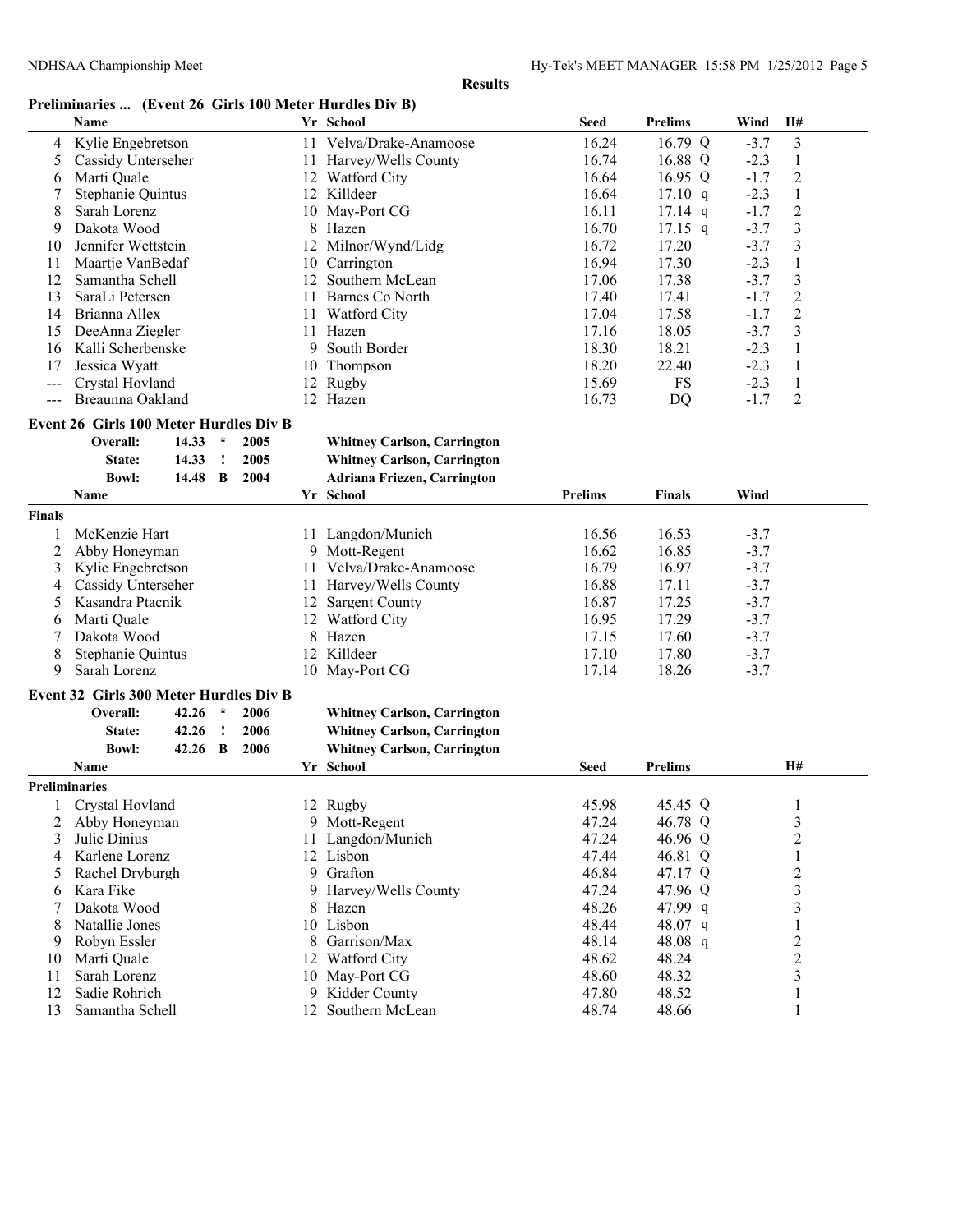| Preliminaries  (Event 32 Girls 300 Meter Hurdles Div B) |  |  |  |
|---------------------------------------------------------|--|--|--|
|                                                         |  |  |  |

|                      | Name                                                                          |           | Yr School                             |                                               | <b>Seed</b>    | <b>Prelims</b>        | H#                       |
|----------------------|-------------------------------------------------------------------------------|-----------|---------------------------------------|-----------------------------------------------|----------------|-----------------------|--------------------------|
| 14                   | Kasandra Ptacnik                                                              |           | 12 Sargent County                     |                                               | 48.54          | 48.89                 | $\overline{\mathbf{c}}$  |
| 15                   | <b>Emily Stier</b>                                                            |           | 8 Rugby                               |                                               | 48.34          | 48.94                 | $\overline{c}$           |
| 16                   | Kayln Schneider                                                               | 11        | Linton/HMB                            |                                               | 48.32          | 49.32                 | 3                        |
| 17                   | Kellie Schmit                                                                 |           | 10 Kindred                            |                                               | 48.64          | 49.52                 | 1                        |
| 18                   | Brenna Schmidt                                                                |           | 10 Napoleon                           |                                               | 48.50          | 49.62                 | 1                        |
| 19                   | Hanna Gillund                                                                 |           | 9 Divide County                       |                                               | 51.08          | 50.09                 | 2                        |
| 20                   | McKayla Roll                                                                  |           | 10 Mott-Regent                        |                                               | 50.34          | 50.28                 | 3                        |
| 21                   | Brianna Allex                                                                 |           | 11 Watford City                       |                                               | 51.88          | 50.32                 | 1                        |
| 22                   | Breaunna Oakland                                                              |           | 12 Hazen                              |                                               | 49.53          | 50.81                 | 3                        |
| 23                   | Katelynn Engh                                                                 |           | 10 Benson County                      |                                               | 49.24          | 51.22                 | $\overline{c}$           |
|                      |                                                                               |           |                                       |                                               |                |                       |                          |
|                      | <b>Event 32 Girls 300 Meter Hurdles Div B</b><br>Overall:<br>42.26<br>$\star$ | 2006      | <b>Whitney Carlson, Carrington</b>    |                                               |                |                       |                          |
|                      |                                                                               |           |                                       |                                               |                |                       |                          |
|                      | 42.26<br>State:<br><u>!</u>                                                   | 2006      | <b>Whitney Carlson, Carrington</b>    |                                               |                |                       |                          |
|                      | 42.26 B<br><b>Bowl:</b>                                                       | 2006      | <b>Whitney Carlson, Carrington</b>    |                                               |                |                       |                          |
|                      | Name                                                                          |           | Yr School                             |                                               | <b>Prelims</b> | Finals                |                          |
| Finals               |                                                                               |           |                                       |                                               |                |                       |                          |
| 1                    | Crystal Hovland                                                               |           | 12 Rugby                              |                                               | 45.45          | 45.81                 |                          |
| 2                    | Julie Dinius                                                                  |           | 11 Langdon/Munich                     |                                               | 46.96          | 47.17                 |                          |
| 3                    | Rachel Dryburgh                                                               |           | 9 Grafton                             |                                               | 47.17          | 47.21                 |                          |
| 4                    | Abby Honeyman                                                                 |           | 9 Mott-Regent                         |                                               | 46.78          | 48.11                 |                          |
| 5                    | Robyn Essler                                                                  | 8         | Garrison/Max                          |                                               | 48.08          | 48.21                 |                          |
| 6                    | Kara Fike                                                                     |           | 9 Harvey/Wells County                 |                                               | 47.96          | 48.96                 |                          |
| 7                    | Dakota Wood                                                                   |           | 8 Hazen                               |                                               | 47.99          | 49.10                 |                          |
| 8                    | Natallie Jones                                                                |           | 10 Lisbon                             |                                               | 48.07          | 49.65                 |                          |
| 9                    | Karlene Lorenz                                                                |           | 12 Lisbon                             |                                               | 46.81          | 55.62                 |                          |
|                      | Event 36 Girls 4x100 Meter Relay Div B                                        |           |                                       |                                               |                |                       |                          |
|                      | Overall:<br>48.76<br>$\star$                                                  | 5/28/2010 | <b>Bismarck, Bismarck</b>             |                                               |                |                       |                          |
|                      |                                                                               |           |                                       |                                               |                |                       |                          |
|                      |                                                                               |           |                                       | D Churchill, C Faller, J Puhalla, B Solemsaas |                |                       |                          |
|                      | 50.01<br>State:<br>$\mathbf{I}$                                               | 2004      | <b>Carrington, Carrington</b>         |                                               |                |                       |                          |
|                      |                                                                               |           |                                       | A. Friezen, K. Kurtz, A. Friezen, N. Thompson |                |                       |                          |
|                      | <b>Bowl:</b><br>48.76 B                                                       | - 2010    | , Bismarck                            |                                               |                |                       |                          |
|                      |                                                                               |           | K Friedt, A Bennes, T Moser, B Reiner |                                               |                |                       |                          |
|                      | Team                                                                          |           | Relay                                 |                                               | Seed           | <b>Prelims</b>        | <b>H#</b>                |
| <b>Preliminaries</b> |                                                                               |           |                                       |                                               |                |                       |                          |
|                      | 1 Carrington                                                                  |           | A                                     |                                               | 51.34          | 50.89 Q               | 1                        |
|                      | 1) Jacey Engelhorn 9                                                          |           | 2) Josey Page 10                      | 3) Noelle Braaten 12                          |                |                       | 4) Hannah Lipetzky 10    |
|                      | 2 Rugby                                                                       |           | A                                     |                                               | 51.54          | 51.34 Q               | 3                        |
|                      | 1) Shanaya Fred 9                                                             |           | 2) Aubrey Hovland 10                  | 3) Rachel Hoffert 12                          |                | 4) Emily Stier 8      |                          |
| 3                    | Central Cass                                                                  |           | A                                     |                                               | 52.14          | 51.52 Q               | 2                        |
|                      | 1) Gabby Grommesh 9                                                           |           | 2) Rachel Wieland 10                  | 3) Trina Steen 11                             |                |                       | 4) Paige Slemmons 11     |
|                      | 4 Northern Cass                                                               |           | A                                     |                                               | 51.64          | 51.37 Q               | 3                        |
|                      | 1) Bailey Maddocks 10                                                         |           | 2) Chelsey King 10                    | 3) Vanessa Johnson 9                          |                | 4) Erica Hoggarth 9   |                          |
|                      | 5 Dickinson Trinity                                                           |           | $\mathbf{A}$                          |                                               | 52.63          | 51.62 Q               | 2                        |
|                      | 1) Kelsey Barth 12                                                            |           | 2) Michaela Heth 11                   | 3) Nicole Kristianson 12                      |                | 4) Andrea Jirges 11   |                          |
|                      | 6 Bottineau                                                                   |           | $\mathbf{A}$                          |                                               | 52.44          | 51.69 Q               | 1                        |
|                      | 1) Courtney Gallagher 9                                                       |           | 2) Whitney Page 11                    | 3) Maria Diepolder 8                          |                |                       | 4) Ashleigh Aufforth 11  |
|                      | 7 Southern McLean                                                             |           | A                                     |                                               | 52.64          | 52.12 q               | 3                        |
|                      | 1) Allison Weisgarber 12                                                      |           | 2) Spanky Clayton 11                  | 3) Samantha Schell 12                         |                |                       | 4) Candace Ankenbauer 12 |
|                      | 8 Bowman County                                                               |           | A                                     |                                               | 52.41          | 52.23 q               |                          |
|                      | 1) Shelbi McGee 9                                                             |           | 2) Olivia Duletski 11                 | 3) Erika Olson 11                             |                | 4) Justyce Duffield 8 | 1                        |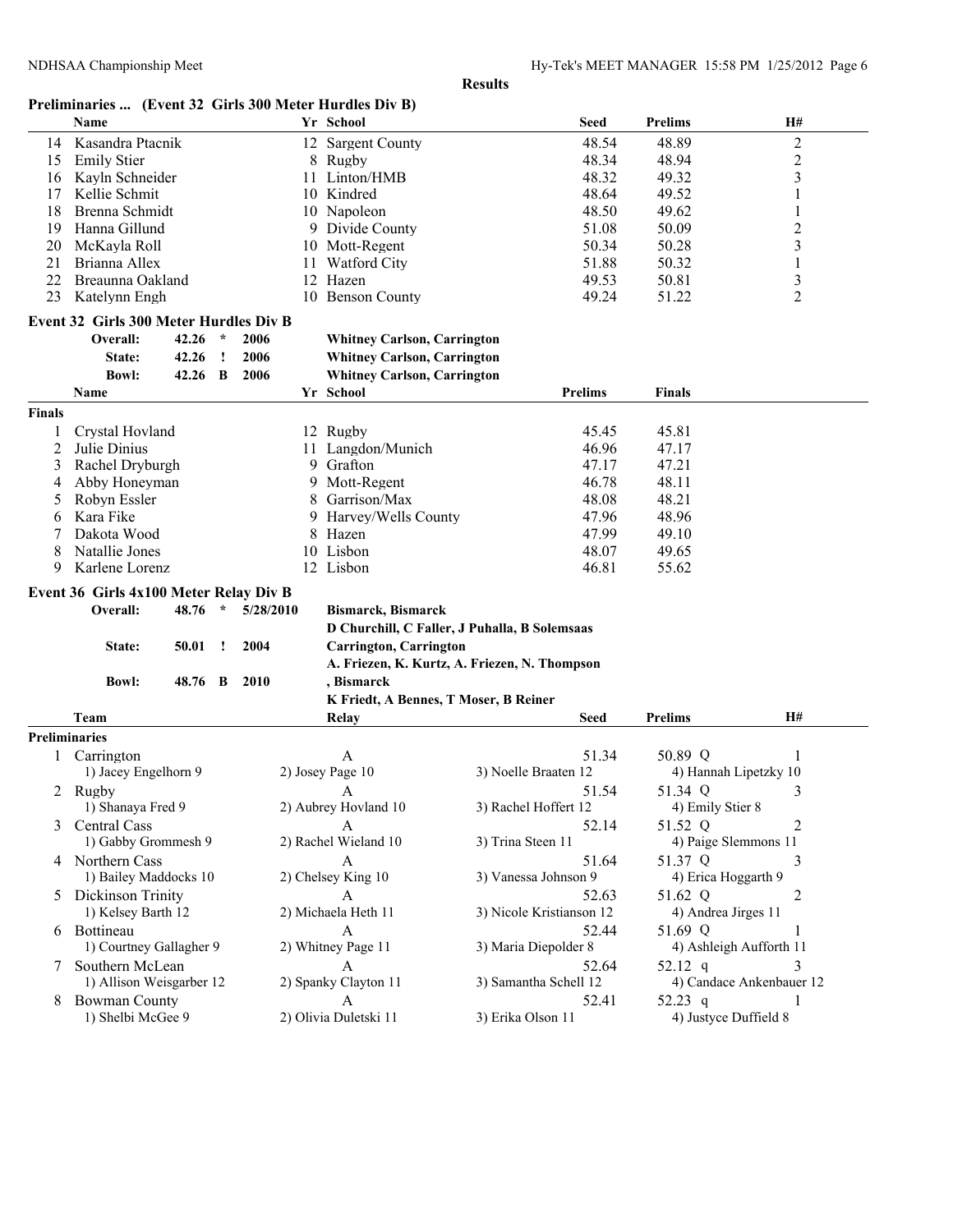## **Preliminaries ... (Event 36 Girls 4x100 Meter Relay Div B)**

|    | Team                                   |           | Relay                                                                   | <b>Seed</b>                                   |                | Prelims             | <b>H#</b>                 |  |
|----|----------------------------------------|-----------|-------------------------------------------------------------------------|-----------------------------------------------|----------------|---------------------|---------------------------|--|
| 9  | Harvey/Wells County                    |           | A                                                                       |                                               | 53.34          | 52.28 $q$           | $\overline{2}$            |  |
|    | 1) Cassidy Unterseher 11               |           | 2) Sam Maxwell 12                                                       | 3) Tashina Walker 12                          |                | 4) Kara Fike 9      |                           |  |
|    | 10 Hazen                               |           | A                                                                       |                                               | 53.03          | 52.31               | 3                         |  |
|    | 1) Dakota Wood 8                       |           | 2) Stephanie Ziegler 7                                                  | 3) DeeAnna Ziegler 11                         |                |                     | 4) Breaunna Oakland 12    |  |
|    | 11 Larimore                            |           | A                                                                       |                                               | 53.04          | 52.55               | 1                         |  |
|    | 1) Taylor Morten 12                    |           | 2) Paige Kadelbach 11                                                   | 3) Jade Meidinger 11                          |                |                     | 4) Meredith Mutch 9       |  |
|    | 12 Langdon/Munich                      |           | A                                                                       |                                               | 52.95          | 52.64               | 1                         |  |
|    | 1) Mercedes Stein 12                   |           | 2) Abbey Braaten 10                                                     | 3) Brittany Fetsch 9                          |                | 4) Jocelyn Dinius 7 |                           |  |
|    | 13 Surrey                              |           | A                                                                       |                                               | 53.04          | 52.76<br>3          |                           |  |
|    | 1) Megan Brodehl 10                    |           | 2) Jenna Vollmer 11                                                     | 3) Kayle Schiele 11                           |                |                     | 4) Ashley Brodehl 11      |  |
|    | 14 Lisbon                              |           | A                                                                       |                                               | 52.64          | 52.76               | 3                         |  |
|    | 1) Mattie Olson 8                      |           | 2) Natallie Jones 10                                                    | 3) Sara Lien 10                               |                | 4) Stacie Urbach 12 |                           |  |
|    | 15 Velva/Drake-Anamoose                |           | A                                                                       |                                               | 53.04          | 52.77               | 2                         |  |
|    | 1) Haley Heiser 12                     |           | 2) Breanne Sherlock 11                                                  | 3) Georgie Dietz 10                           |                |                     | 4) Kylie Engebretson 11   |  |
| 16 | <b>Stanley/Powers Lake</b>             |           | A                                                                       |                                               | 55.63          | 52.92               | 2                         |  |
|    | 1) Sabrina Skarsgard 9                 |           | 2) Taylor Grihorash 12                                                  | 3) Chai Pappa 9                               |                |                     | 4) Shaunessy Dauwalder 11 |  |
|    | 17 Cavalier                            |           | A                                                                       |                                               | 54.14          | 53.18               | $\overline{2}$            |  |
|    | 1) Cassi Longtin 10                    |           | 2) Ashden Pedersen 12                                                   | 3) Julia Hartz 9                              |                | 4) Natalie Olason 9 |                           |  |
| 18 | Milnor/Wynd/Lidg                       |           | A                                                                       |                                               | 53.29          | 53.19               | 1                         |  |
|    | 1) Jackie Ellefson 10                  |           | 2) Nicole Mauch 12                                                      | 3) Haley Oster 12                             |                |                     | 4) Jennifer Wettstein 12  |  |
| 19 | Strasburg                              |           | A                                                                       |                                               | 52.98          | 53.43               | 2                         |  |
|    | 1) Kristi Goldade 11                   |           | 2) Jennifer Wikenheiser 10                                              | 3) Courtney Bubach 8                          |                | 4) Emily Luebke 10  |                           |  |
| 20 | Mott-Regent                            |           | A                                                                       |                                               | 51.45          | 54.07               | 2                         |  |
|    | 1) Alyssa Olin 9                       |           | 2) Sabrina Laframboise 10                                               | 3) Alexis Roth 11                             |                | 4) McKayla Roll 10  |                           |  |
|    | 21 LaMoure/Litch-Marion                |           | A                                                                       |                                               | 55.30          | 54.27               | 1                         |  |
|    | 1) Brianna Shockman 7                  |           | 2) Kendra Ulmer 12                                                      | 3) Sadie Cochrane 10                          |                |                     | 4) Katelyn Wendel 11      |  |
| 22 | South Border                           |           | A                                                                       |                                               | 54.47<br>53.90 |                     | 3                         |  |
|    | 1) Isabella Goehring 8                 |           | 2) Emilee Rath 12                                                       | 3) Kalli Scherbenske 9                        |                |                     | 4) Jane'a Gregory 11      |  |
|    | 23 Napoleon                            |           | A                                                                       |                                               | 52.97          | 54.56               | 1                         |  |
|    | 1) Sheridon Dewald 10                  |           | 2) Heather Wolf 11                                                      | 3) Mariah Jangula 9                           |                |                     | 4) Rikki Schmidt 12       |  |
|    | 24 Kindred                             |           | A                                                                       |                                               | 52.84          | 56.15               | $\overline{2}$            |  |
|    | 1) Rachel Hall 8                       |           | 2) Tessa Heitkamp 9                                                     | 3) Casey Allmaras 10                          |                | 4) Alexa Braaten 8  |                           |  |
|    | Bishop Ryan                            |           | A                                                                       |                                               | 54.14          | <b>FS</b>           | 1                         |  |
|    | 1) Sydney Landsiedel 9                 |           | 2) Ouinn Harmon 10                                                      | 3) Emily Medalen 11                           |                | 4) Chelsy Klein 12  |                           |  |
|    | --- Watford City                       |           | A                                                                       |                                               | 53.94          | <b>DNF</b>          | 3                         |  |
|    | 1) Peyton Martin 12                    |           | 2) Dani Bates 12                                                        | 3) Kara Langerud 8                            |                |                     | 4) Jayme Johnson 12       |  |
|    | Event 36 Girls 4x100 Meter Relay Div B |           |                                                                         |                                               |                |                     |                           |  |
|    | Overall:<br>$\star$<br>48.76           | 5/28/2010 | <b>Bismarck, Bismarck</b>                                               |                                               |                |                     |                           |  |
|    |                                        |           |                                                                         | D Churchill, C Faller, J Puhalla, B Solemsaas |                |                     |                           |  |
|    | State:<br>50.01<br>Ţ                   | 2004      | <b>Carrington, Carrington</b>                                           |                                               |                |                     |                           |  |
|    |                                        |           |                                                                         | A. Friezen, K. Kurtz, A. Friezen, N. Thompson |                |                     |                           |  |
|    | 48.76 B<br><b>Bowl:</b>                | 2010      | , Bismarck                                                              |                                               |                |                     |                           |  |
|    |                                        |           |                                                                         |                                               |                |                     |                           |  |
|    | Team                                   |           | K Friedt, A Bennes, T Moser, B Reiner<br><b>Relay</b><br><b>Prelims</b> |                                               |                | <b>Finals</b>       |                           |  |
|    |                                        |           |                                                                         |                                               |                |                     |                           |  |

|      | .                        | $-$                  | .                     | .                        |
|------|--------------------------|----------------------|-----------------------|--------------------------|
| nals |                          |                      |                       |                          |
|      | Carrington               |                      | 50.89                 | 50.69                    |
|      | 1) Jacey Engelhorn 9     | $2)$ Josey Page 10   | 3) Noelle Braaten 12  | 4) Hannah Lipetzky 10    |
|      | 2 Central Cass           |                      | 51.52                 | 51.58                    |
|      | 1) Gabby Grommesh 9      | 2) Rachel Wieland 10 | 3) Trina Steen 11     | 4) Paige Slemmons 11     |
|      | Rugby                    |                      | 51.34                 | 51.65                    |
|      | 1) Shanaya Fred 9        | 2) Aubrey Hovland 10 | 3) Rachel Hoffert 12  | 4) Emily Stier 8         |
| 4    | Southern McLean          |                      | 52.12                 | 51.95                    |
|      | 1) Allison Weisgarber 12 | 2) Spanky Clayton 11 | 3) Samantha Schell 12 | 4) Candace Ankenbauer 12 |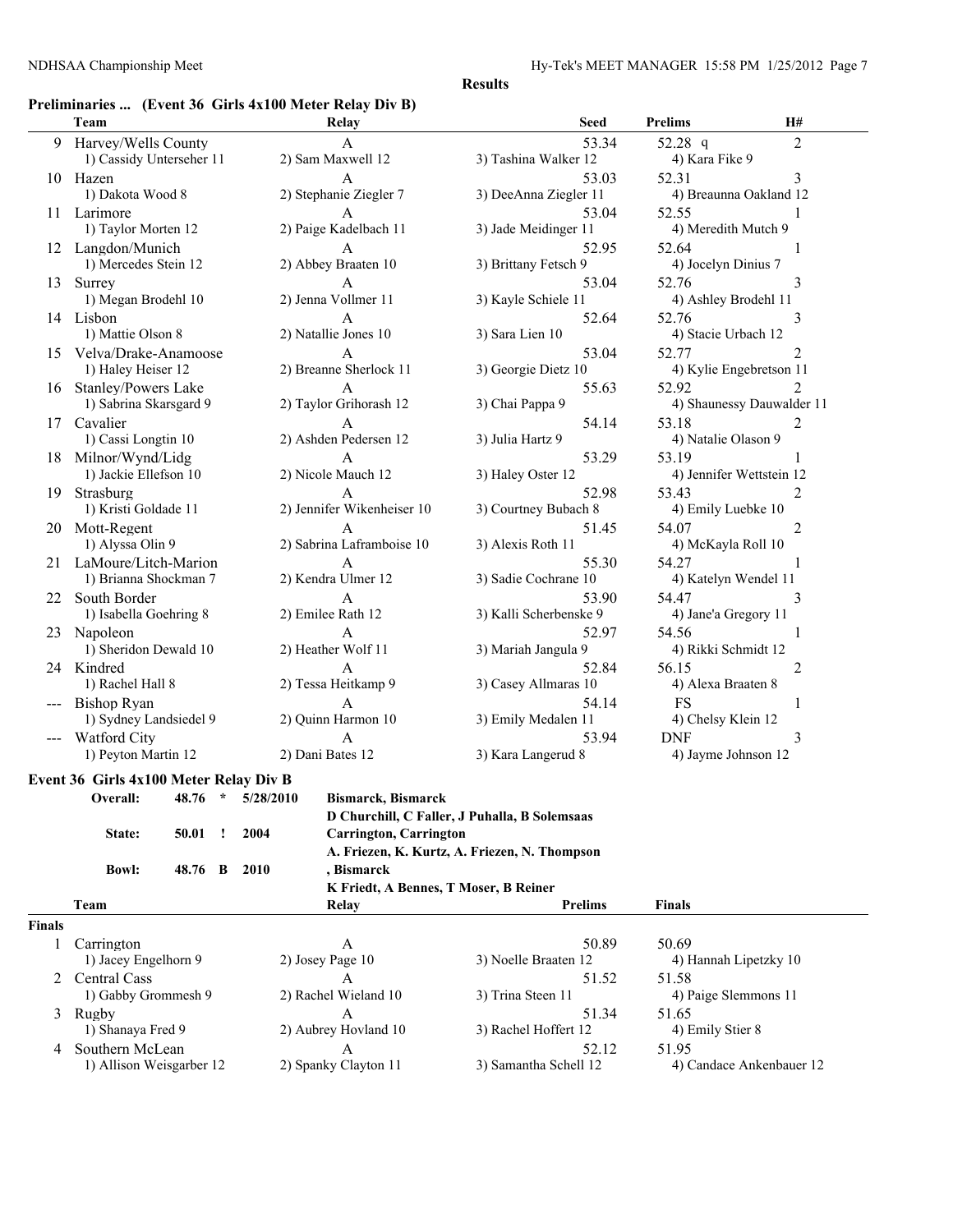#### **Finals ... (Event 36 Girls 4x100 Meter Relay Div B)**

|    | Team                                   |                   |         |      | Relay                         | <b>Prelims</b>                        | <b>Finals</b>                              |  |
|----|----------------------------------------|-------------------|---------|------|-------------------------------|---------------------------------------|--------------------------------------------|--|
|    | 5 Bottineau                            |                   |         |      | A                             | 51.69                                 | 52.35                                      |  |
|    | 1) Courtney Gallagher 9                |                   |         |      | 2) Whitney Page 11            | 3) Maria Diepolder 8                  | 4) Ashleigh Aufforth 11                    |  |
|    | 6 Harvey/Wells County                  |                   |         |      | A                             | 52.28                                 | 52.41                                      |  |
|    | 1) Cassidy Unterseher 11               |                   |         |      | 2) Sam Maxwell 12             | 3) Tashina Walker 12                  | 4) Kara Fike 9                             |  |
| 7  | Northern Cass                          |                   |         |      | A                             | 51.37                                 | 52.55                                      |  |
|    | 1) Bailey Maddocks 10                  |                   |         |      | 2) Chelsey King 10            | 3) Vanessa Johnson 9                  | 4) Erica Hoggarth 9                        |  |
| 8  | Dickinson Trinity                      |                   |         |      | $\mathbf{A}$                  | 51.62                                 | 52.57                                      |  |
|    | 1) Kelsey Barth 12                     |                   |         |      | 2) Michaela Heth 11           | 3) Nicole Kristianson 12              | 4) Andrea Jirges 11                        |  |
| 9  | <b>Bowman County</b>                   |                   |         |      | A                             | 52.23                                 | 52.69                                      |  |
|    | 1) Shelbi McGee 9                      |                   |         |      | 2) Olivia Duletski 11         | 3) Erika Olson 11                     | 4) Justyce Duffield 8                      |  |
|    | Event 40 Girls 4x200 Meter Relay Div B |                   |         |      |                               |                                       |                                            |  |
|    | Overall:                               | 1:43.41           | $\star$ | 2006 |                               | Milnor/Wynd/Lidg, Milnor/Wynd/Lidg    |                                            |  |
|    |                                        |                   |         |      |                               | C Boyer, J Ellefson, T Mauch, K Stark |                                            |  |
|    | State:                                 | 1:43.41           | $\cdot$ | 2006 |                               | Milnor/Wynd/Lidg, Milnor/Wynd/Lidg    |                                            |  |
|    |                                        |                   |         |      |                               | C Boyer, J Ellefson, T Mauch, K Stark |                                            |  |
|    | <b>Bowl:</b>                           | $1:43.41 \quad B$ |         | 2006 | $,$ M/W/L                     |                                       |                                            |  |
|    |                                        |                   |         |      | Mauch, Boyer, Stark, Ellefson |                                       |                                            |  |
|    | Team                                   |                   |         |      | Relay                         | <b>Seed</b>                           | <b>Prelims</b><br><b>H#</b>                |  |
|    | <b>Preliminaries</b>                   |                   |         |      |                               |                                       |                                            |  |
|    | 1 Rugby                                |                   |         |      | A                             | 1:49.64                               | 1:47.50 $Q$<br>2                           |  |
|    | 1) Crystal Hovland 12                  |                   |         |      | 2) Aubrey Hovland 10          | 3) Rachel Hoffert 12                  | 4) Emily Stier 8                           |  |
|    | 2 Velva/Drake-Anamoose                 |                   |         |      | A                             | 1:49.14                               | 1:48.31 $Q$<br>3                           |  |
|    | 1) Haley Heiser 12                     |                   |         |      | 2) Brittany Berndt 11         | 3) Sarah Weidler 12                   | 4) Breanne Sherlock 11                     |  |
|    | 3 Napoleon                             |                   |         |      | A                             | 1:48.19                               | 1:48.62 $Q$<br>1                           |  |
|    | 1) Sheridon Dewald 10                  |                   |         |      | 2) Brenna Schmidt 10          | 3) Heather Wolf 11                    | 4) Rikki Schmidt 12                        |  |
|    | 4 Mott-Regent                          |                   |         |      | A                             | 1:48.29                               | 1:47.64 $Q$<br>$\overline{c}$              |  |
|    | 1) McKayla Roll 10                     |                   |         |      | 2) Abby Honeyman 9            | 3) Alyssa Olin 9                      | 4) Marah Friez 10                          |  |
| 5  | Central Cass                           |                   |         |      | A                             | 1:50.84                               | 1:49.59 $Q$<br>3                           |  |
|    | 1) Gabby Grommesh 9                    |                   |         |      | 2) Rachel Wieland 10          | 3) Trina Steen 11                     | 4) Paige Slemmons 11                       |  |
|    | 6 Langdon/Munich                       |                   |         |      | A                             | 1:49.94                               | 1:50.56 $Q$<br>1                           |  |
|    | 1) Jocelyn Dinius 7                    |                   |         |      | 2) McKenzie Hart 11           | 3) Mercedes Stein 12                  | 4) Abbey Braaten 10                        |  |
|    | Strasburg<br>1) Kristi Goldade 11      |                   |         |      | A<br>2) Courtney Bubach 8     | 1:49.99<br>3) Emily Luebke 10         | 1:49.42 q<br>2<br>4) Kelsie Silvernagel 11 |  |
|    | 8 Hazen                                |                   |         |      | A                             | 1:51.09                               | 1:49.83 q<br>2                             |  |
|    | 1) Dakota Wood 8                       |                   |         |      | 2) Stephanie Ziegler 7        | 3) Brandi Mantz 12                    | 4) Breaunna Oakland 12                     |  |
| 9. | <b>Bowman County</b>                   |                   |         |      | A                             | 1:51.25                               | 1:49.83 q<br>2                             |  |
|    | 1) Shelbi McGee 9                      |                   |         |      | 2) Olivia Duletski 11         | 3) Justyce Duffield 8                 | 4) Erika Olson 11                          |  |
|    | 10 Carrington                          |                   |         |      | A                             | 1:48.44                               | 1:50.12<br>3                               |  |
|    | 1) Jacey Engelhorn 9                   |                   |         |      | 2) Hannah Lipetzky 10         | 3) Noelle Braaten 12                  | 4) Maartje VanBedaf 10                     |  |
|    | 11 Southern McLean                     |                   |         |      | A                             | 1:51.68                               | 1:50.40<br>3                               |  |
|    | 1) Allison Weisgarber 12               |                   |         |      | 2) Spanky Clayton 11          | 3) Samantha Schell 12                 | 4) Candace Ankenbauer 12                   |  |
|    | 12 Harvey/Wells County                 |                   |         |      | A                             | 1:51.74                               | 1:51.32<br>2                               |  |
|    | 1) Cassidy Unterseher 11               |                   |         |      | 2) Sam Maxwell 12             | 3) Tashina Walker 12                  | 4) Kara Fike 9                             |  |
|    | 13 Surrey                              |                   |         |      | A                             | 1:51.49                               | 1:51.34<br>3                               |  |
|    | 1) Megan Brodehl 10                    |                   |         |      | 2) Kayle Schiele 11           | 3) Jenna Vollmer 11                   | 4) Ashley Brodehl 11                       |  |
|    | 14 Watford City                        |                   |         |      | A                             | 1:56.25                               | 1:51.56<br>2                               |  |
|    | 1) Peyton Martin 12                    |                   |         |      | 2) Dani Bates 12              | 3) Ricki Lindley 7                    | 4) Jayme Johnson 12                        |  |
|    | 15 Larimore                            |                   |         |      | A                             | 1:53.55                               | 1:51.74<br>1                               |  |
|    | 1) Taylor Morten 12                    |                   |         |      | 2) Paige Kadelbach 11         | 3) Jade Meidinger 11                  | 4) Meredith Mutch 9                        |  |
|    | 16 Lisbon                              |                   |         |      | A                             | 1:50.85                               | 1:52.03<br>3                               |  |
|    | 1) Mattie Olson 8                      |                   |         |      | 2) Stacie Urbach 12           | 3) Natallie Jones 10                  | 4) Karlene Lorenz 12                       |  |
|    | 17 Kindred                             |                   |         |      | A                             | 1:51.24                               | 1:52.50                                    |  |
|    | 1) Iveta Harner 10                     |                   |         |      | 2) Casey Allmaras 10          | 3) Alexa Braaten 8                    | 4) Alexandra Erickson 8                    |  |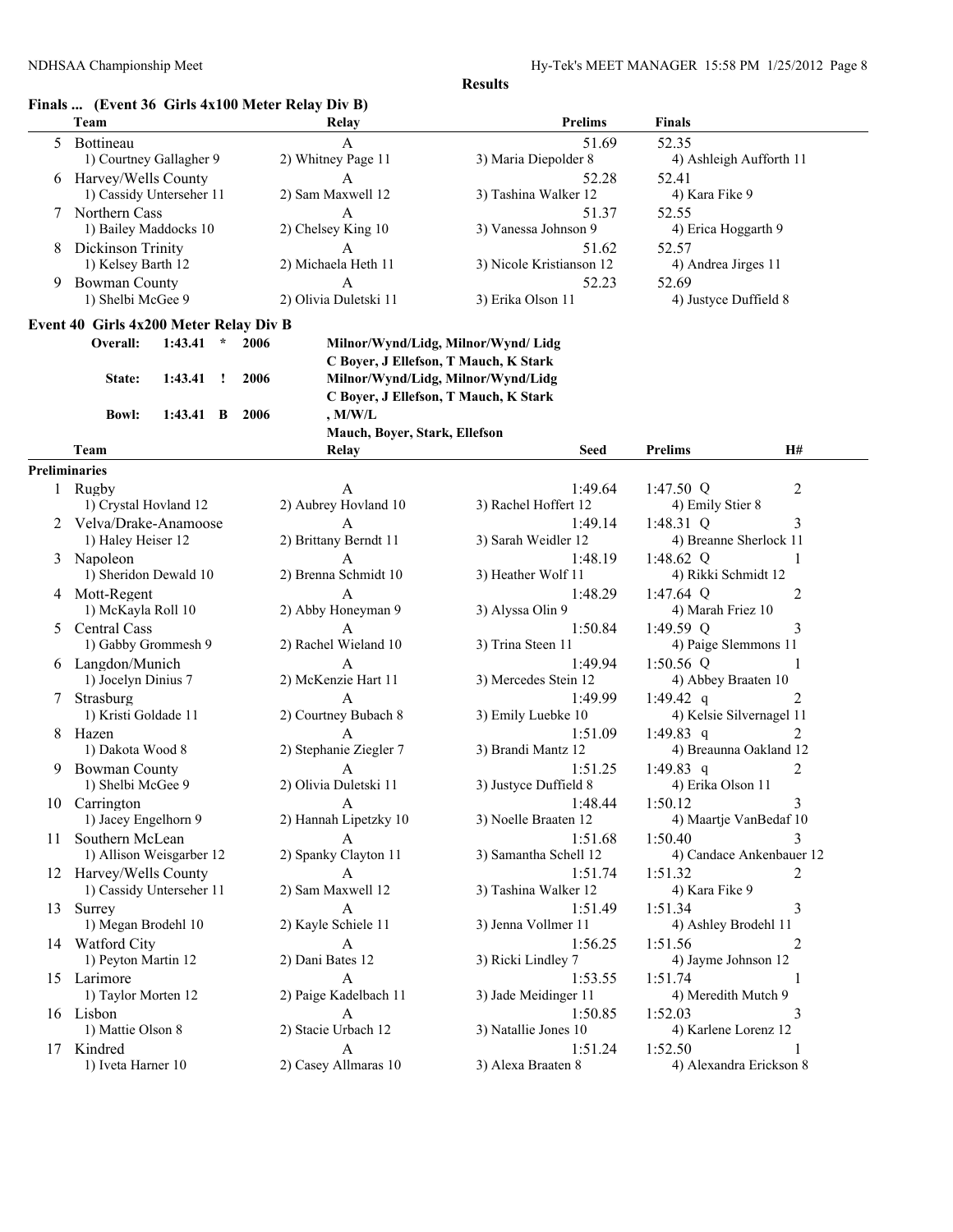### **Preliminaries ... (Event 40 Girls 4x200 Meter Relay Div B)**

|               | Team                                               |                   |         |      | Commancs $$ (EVCRT) TO UP 3 TAZVO MUUT IWAY DIY DJ<br>Relay | <b>Seed</b>                                 | <b>Prelims</b>         | H#                       |
|---------------|----------------------------------------------------|-------------------|---------|------|-------------------------------------------------------------|---------------------------------------------|------------------------|--------------------------|
|               | 18 Dickinson Trinity                               |                   |         |      | A                                                           | 1:51.23                                     | 1:53.80                | 1                        |
|               | 1) Kelsey Barth 12                                 |                   |         |      | 2) Kelbie Ficek 11                                          | 3) Michaela Heth 11                         | 4) Molly Schweitzer 9  |                          |
| 19            | Kidder County                                      |                   |         |      | A                                                           | 1:52.50                                     | 1:53.82                | 1                        |
|               | 1) Allison Barnick 12                              |                   |         |      | 2) Rebecca Schmidt 7                                        | 3) Mattie Olson 9                           | 4) Sadie Rohrich 9     |                          |
| 20            | Bottineau                                          |                   |         |      | A                                                           | 1:49.84                                     | 1:54.32                |                          |
|               | 1) Courtney Gallagher 9                            |                   |         |      | 2) Megan Fix 7                                              | 3) Maria Diepolder 8                        |                        | 4) Ashleigh Aufforth 11  |
|               | 21 Cavalier                                        |                   |         |      | A                                                           | 1:56.85                                     | 1:56.41                | 3                        |
|               | 1) Cassi Longtin 10                                |                   |         |      | 2) Ashden Pedersen 12                                       | 3) Kendra Smith 11                          | 4) Lexi Furstenau 11   |                          |
|               | 22 Hettinger/Scranton                              |                   |         |      | A                                                           | 1:59.95                                     | 1:57.50                | 3                        |
|               | 1) Katie Wolff 8                                   |                   |         |      | 2) Samantha Kristy 12                                       | 3) Kaitlyn Reitz 9                          | 4) Cassie Holt 9       |                          |
|               | 23 Parshall                                        |                   |         |      | A                                                           | 2:01.20                                     | 1:58.42                | 2                        |
|               | 1) Michelle Risan 8                                |                   |         |      | 2) Maisey Gillies 10                                        | 3) Rayessa Odermann 10                      |                        | 4) Madeleinne Zacher 10  |
|               |                                                    |                   |         |      |                                                             |                                             |                        |                          |
|               | Event 40 Girls 4x200 Meter Relay Div B<br>Overall: | 1:43.41           | $\star$ | 2006 |                                                             | Milnor/Wynd/Lidg, Milnor/Wynd/Lidg          |                        |                          |
|               |                                                    |                   |         |      | C Boyer, J Ellefson, T Mauch, K Stark                       |                                             |                        |                          |
|               |                                                    | 1:43.41           |         | 2006 | Milnor/Wynd/Lidg, Milnor/Wynd/Lidg                          |                                             |                        |                          |
|               | State:                                             |                   | $\cdot$ |      |                                                             |                                             |                        |                          |
|               |                                                    |                   |         |      | C Boyer, J Ellefson, T Mauch, K Stark                       |                                             |                        |                          |
|               | <b>Bowl:</b>                                       | $1:43.41 \quad B$ |         | 2006 | , M/W/L<br>Mauch, Boyer, Stark, Ellefson                    |                                             |                        |                          |
|               | Team                                               |                   |         |      | Relay                                                       | <b>Prelims</b>                              | Finals                 |                          |
| <b>Finals</b> |                                                    |                   |         |      |                                                             |                                             |                        |                          |
| 1             | Rugby                                              |                   |         |      | A                                                           | 1:47.50                                     | 1:48.59                |                          |
|               | 1) Crystal Hovland 12                              |                   |         |      | 2) Aubrey Hovland 10                                        | 3) Rachel Hoffert 12                        | 4) Emily Stier 8       |                          |
|               | 2 Napoleon                                         |                   |         |      | A                                                           | 1:48.62                                     | 1:48.88                |                          |
|               | 1) Sheridon Dewald 10                              |                   |         |      | 2) Brenna Schmidt 10                                        | 3) Heather Wolf 11                          | 4) Rikki Schmidt 12    |                          |
| 3             | Central Cass                                       |                   |         |      | A                                                           | 1:49.59                                     | 1:49.00                |                          |
|               | 1) Gabby Grommesh 9                                |                   |         |      | 2) Rachel Wieland 10                                        | 3) Trina Steen 11                           | 4) Paige Slemmons 11   |                          |
|               | 4 Mott-Regent                                      |                   |         |      | A                                                           | 1:47.64                                     | 1:49.09                |                          |
|               | 1) McKayla Roll 10                                 |                   |         |      | 2) Abby Honeyman 9                                          | 3) Alyssa Olin 9                            | 4) Marah Friez 10      |                          |
| 5.            | Velva/Drake-Anamoose                               |                   |         |      | A                                                           | 1:48.31                                     | 1:49.51                |                          |
|               | 1) Haley Heiser 12                                 |                   |         |      | 2) Brittany Berndt 11                                       | 3) Sarah Weidler 12                         | 4) Breanne Sherlock 11 |                          |
|               | 6 Hazen                                            |                   |         |      | A                                                           | 1:49.83                                     | 1:51.07                |                          |
|               | 1) Dakota Wood 8                                   |                   |         |      | 2) Stephanie Ziegler 7                                      | 3) Brandi Mantz 12                          |                        | 4) Breaunna Oakland 12   |
|               | 7 Langdon/Munich                                   |                   |         |      | A                                                           | 1:50.56                                     | 1:51.10                |                          |
|               | 1) Jocelyn Dinius 7                                |                   |         |      | 2) McKenzie Hart 11                                         | 3) Mercedes Stein 12                        | 4) Abbey Braaten 10    |                          |
| 8             | <b>Bowman County</b>                               |                   |         |      | A                                                           | 1:49.83                                     | 1:51.12                |                          |
|               | 1) Shelbi McGee 9                                  |                   |         |      | 2) Olivia Duletski 11                                       | 3) Justyce Duffield 8                       | 4) Erika Olson 11      |                          |
|               | 9 Strasburg                                        |                   |         |      | $\Delta$                                                    | 1:49.42                                     | 1:51.16                |                          |
|               | 1) Kristi Goldade 11                               |                   |         |      | 2) Courtney Bubach 8                                        | 3) Emily Luebke 10                          |                        | 4) Kelsie Silvernagel 11 |
|               |                                                    |                   |         |      |                                                             |                                             |                        |                          |
|               | Event 44 Girls 4x400 Meter Relay Div B             |                   |         |      |                                                             |                                             |                        |                          |
|               | Overall:                                           | 4:00.08           | $\star$ | 2003 | , Mandan                                                    |                                             |                        |                          |
|               |                                                    |                   |         |      |                                                             | M Luther, K Streyle, A Taylor, A Streyle    |                        |                          |
|               | State:                                             | 4:02.50           | л.      | 2002 | , Carrington                                                |                                             |                        |                          |
|               |                                                    |                   |         |      |                                                             | J. Aljets, W. Carlson, S. Klein, A. Friezen |                        |                          |
|               | <b>Bowl:</b>                                       | $3:59.05$ B       |         | 2009 | , Dickinson                                                 |                                             |                        |                          |
|               |                                                    |                   |         |      | Lynch, Herauf, Beaudoin, Messer                             |                                             |                        |                          |
|               | Team                                               |                   |         |      | Relay                                                       | Seed                                        | <b>Finals</b>          | H#                       |
| <b>Finals</b> |                                                    |                   |         |      |                                                             |                                             |                        |                          |
| 1             | Kindred                                            |                   |         |      | A                                                           | 4:07.34                                     | 4:08.51                | 2                        |
|               | 1) Iveta Harner 10                                 |                   |         |      | 2) Alexandra Erickson 8                                     | 3) Sierra Martinez 10                       | 4) Kellie Schmit 10    |                          |
|               | Velva/Drake-Anamoose                               |                   |         |      | A                                                           | 4:10.64                                     | 4:13.41                | 2                        |
|               | 1) Breanne Sherlock 11                             |                   |         |      | 2) Brittany Berndt 11                                       | 3) Sarah Weidler 12                         | 4) Kara Kuntz 12       |                          |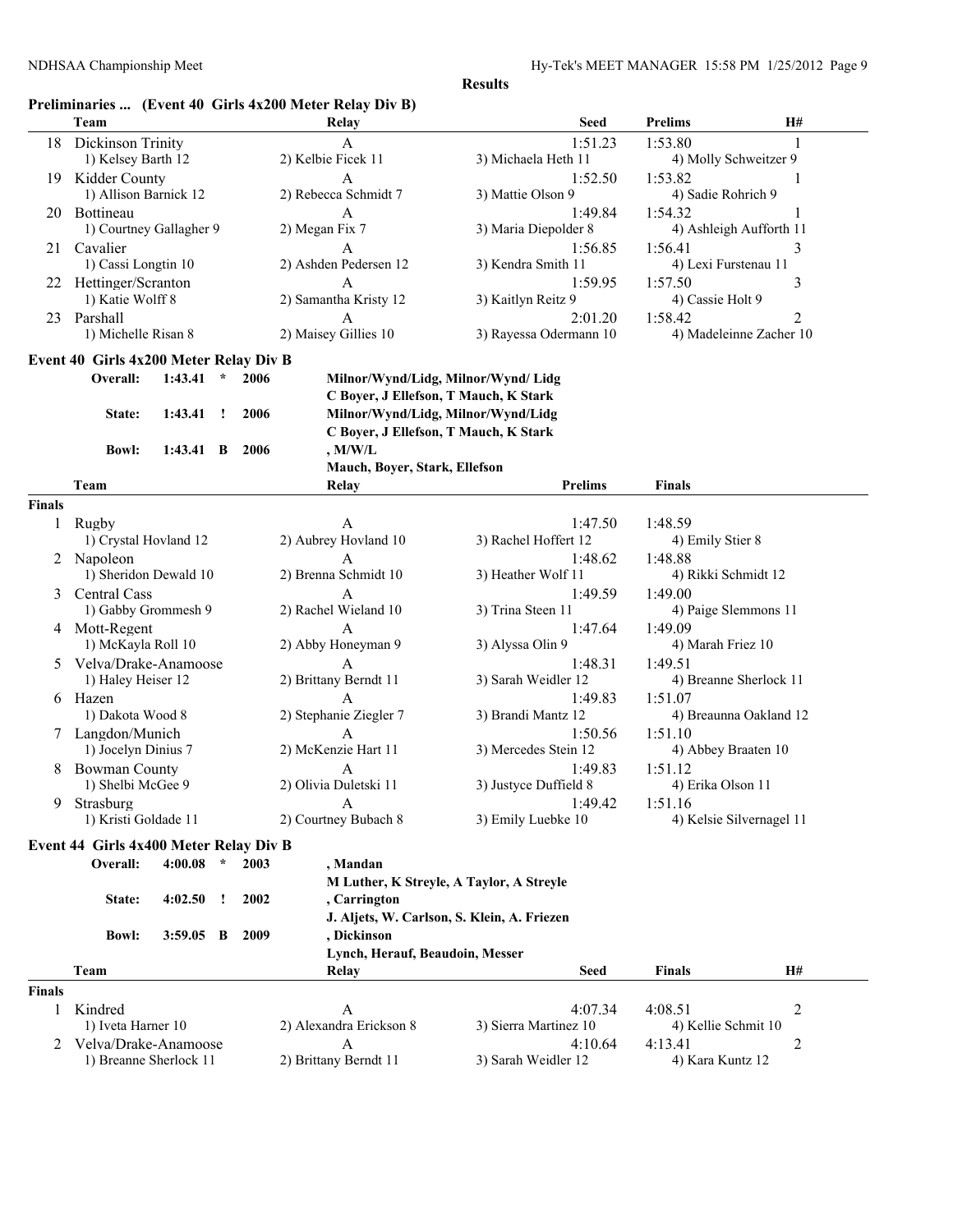## **Finals ... (Event 44 Girls 4x400 Meter Relay Div B)**

|        | $\Gamma$ mais  (EVERT 44 GRTs 4x400 Meter Keiay DIV D) |                                     |                                                 |                           |                |
|--------|--------------------------------------------------------|-------------------------------------|-------------------------------------------------|---------------------------|----------------|
|        | Team                                                   | Relay                               | Seed                                            | <b>Finals</b><br>H#       |                |
|        | 3 Rugby                                                | A                                   | 4:11.64                                         | 4:13.43                   | 2              |
|        | 1) Crystal Hovland 12                                  | 2) Rachel Hoffert 12                | 3) Shanaya Fred 9                               | 4) Emily Stier 8          |                |
|        | 4 Oakes                                                | A                                   | 4:15.24                                         | 4:18.78                   | 2              |
|        | 1) Nicole Warren 10                                    | 2) Britta Skjefte 11                | 3) Sydney Breitbach 9                           | 4) Ashley Petersen 10     |                |
|        | Dickinson Trinity                                      | A                                   | 4:15.78                                         | 4:19.54                   | 2              |
|        | 1) Kelsey Barth 12                                     | 2) Michaela Heth 11                 | 3) Katelyn Grinsteinner 9                       | 4) Andrea Jirges 11       |                |
|        | 6 Linton/HMB                                           | A                                   | 4:21.31                                         | 4:21.02                   | 1              |
|        | 1) AlLee Vetter 8                                      | 2) Robin Weber 11                   | 3) Nicole Nieuwsma 8                            | 4) Kayln Schneider 11     |                |
|        | <b>Bowman County</b>                                   | A                                   | 4:16.02                                         | 4:21.74                   | 2              |
|        | 1) Shelbi McGee 9                                      | 2) Brittany Hansey 9                | 3) Justyce Duffield 8                           | 4) Erika Olson 11         |                |
| 8      | <b>Watford City</b>                                    | A                                   | 4:33.54                                         | 4:23.58                   | 1              |
|        | 1) Dani Bates 12                                       | 2) Brianna Allex 11                 | 3) Kade Ross 11                                 | 4) Marti Quale 12         |                |
| 9.     | Harvey/Wells County                                    | A                                   | 4:18.04                                         | 4:23.59                   | 2              |
|        | 1) Haley Fornshell 11                                  | 2) Sam Maxwell 12                   | 3) Tashina Walker 12                            | 4) Kara Fike 9            |                |
|        | 10 Sargent County                                      | A                                   | 4:16.24                                         | 4:24.02                   | $\overline{c}$ |
|        | 1) Kasandra Ptacnik 12                                 | 2) Karissa Kempel 9                 | 3) Chelsey Anderson 9                           | 4) Hannah Schlecht 8      |                |
|        | Thompson                                               | A                                   | 4:29.98                                         | 4:26.92                   | 1              |
| 11     | 1) Shaice Marx 7                                       | 2) Megan Bohlman 7                  | 3) Lindsey Hegg 7                               | 4) Brooke Shimek 10       |                |
|        |                                                        |                                     |                                                 |                           |                |
|        | 12 Carrington                                          | A                                   | 4:15.94                                         | 4:27.05                   | 2              |
|        | 1) Maartje VanBedaf 10                                 | 2) Jacey Engelhorn 9                | 3) Claire Endres 8                              | 4) Hannah Lipetzky 10     |                |
|        | 13 Kidder County                                       | A<br>2) Rebecca Schmidt 7           | 4:27.80                                         | 4:28.01                   |                |
|        | 1) Mattie Olson 9                                      |                                     | 3) Jamie Blotter 9                              | 4) Sadie Rohrich 9        |                |
|        | 14 Hazen                                               | A                                   | 4:21.85                                         | 4:28.83                   | 1              |
|        | 1) Brandi Mantz 12                                     | 2) Brittany Beckler 9               | 3) Cassia Catterall 8                           | 4) Sarah Grimm 12         |                |
|        | 15 Napoleon                                            | A                                   | 4:21.20                                         | 4:29.76                   | 1              |
|        | 1) Sheridon Dewald 10                                  | 2) Mariah Jangula 9                 | 3) Kendra Weigel 10                             | 4) Brenna Schmidt 10      |                |
|        | 16 Bishop Ryan                                         | A                                   | 4:21.58                                         | 4:30.11                   | 1              |
|        | 1) Dailey Garber 11                                    | 2) Emily Medalen 11                 | 3) Maddie Wald 8                                | 4) Chelsy Klein 12        |                |
|        | 17 Cavalier                                            | A                                   | 4:29.89                                         | 4:30.70                   | 1              |
|        | 1) Lexi Furstenau 11                                   | 2) Julia Hartz 9                    | 3) Natalie Olason 9                             | 4) Taylor Brown 12        |                |
|        | 18 Stanley/Powers Lake                                 | A                                   | 4:40.34                                         | 4:33.13                   |                |
|        | 1) ReeAnn Mehus 11                                     | 2) Abby Wilhelmi 9                  | 3) Tess Hoherz 8                                | 4) Shaunessy Dauwalder 11 |                |
|        | Event 48 Girls 4x800 Meter Relay Div B                 |                                     |                                                 |                           |                |
|        | $9:29.79$ * 1999<br>Overall:                           | , Bismarck Century                  |                                                 |                           |                |
|        |                                                        |                                     | J. Kindschi, M. Jacobson, Katie Reim, Beth Hoge |                           |                |
|        | $9:37.41$ !<br>State:                                  | 2003<br><b>New Town, New Town</b>   |                                                 |                           |                |
|        |                                                        | A Brady, N Wells, N Baker, P Garcia |                                                 |                           |                |
|        | $9:34.69$ B<br><b>Bowl:</b>                            | 2009<br>, West Fargo                |                                                 |                           |                |
|        |                                                        |                                     | Hermanson, Grooters, Balterzore, Mears          |                           |                |
|        | Team                                                   | Relay                               | <b>Seed</b>                                     | Finals                    |                |
| Finals |                                                        |                                     |                                                 |                           |                |
| 1      | Velva/Drake-Anamoose                                   | A                                   | 10:09.64                                        | 10:04.79                  |                |
|        | 1) Breanne Sherlock 11                                 | 2) Cassidy Peterson 9               | 3) Sarah Weidler 12                             | 4) Kara Kuntz 12          |                |
| 2      | Thompson                                               | A                                   | 10:09.64                                        | 10:08.17                  |                |
|        | 1) Brooke Shimek 10                                    | 2) Megan Bohlman 7                  | 3) Shaice Marx 7                                | 4) Averi Olson 9          |                |
| 3      | <b>Sargent County</b>                                  | A                                   | 10:14.34                                        | 10:18.35                  |                |
|        | 1) Chelsey Anderson 9                                  | 2) Sasha Hovind 10                  | 3) Karissa Kempel 9                             | 4) Hannah Schlecht 8      |                |
|        | 4 Benson County                                        | A                                   | 10:19.34                                        | 10:19.51                  |                |
|        | 1) Sara Schwanke 10                                    | 2) Shelby Brandvold 9               | 3) Katie Rice 10                                | 4) Katelynn Engh 10       |                |
|        | 5 Kindred                                              | A                                   | 10:10.74                                        | 10:20.34                  |                |
|        | 1) Alexandra Erickson 8                                | 2) Emily Plecity 11                 | 3) Tessa Heitkamp 9                             | 4) Iveta Harner 10        |                |

6 Hazen 10:49.56 10:21.69<br>
1) Alicia Aune 10 2) Ally Berger 7 3) Cassia Catterall 8 4) Sarah Grimm 12

3) Cassia Catterall 8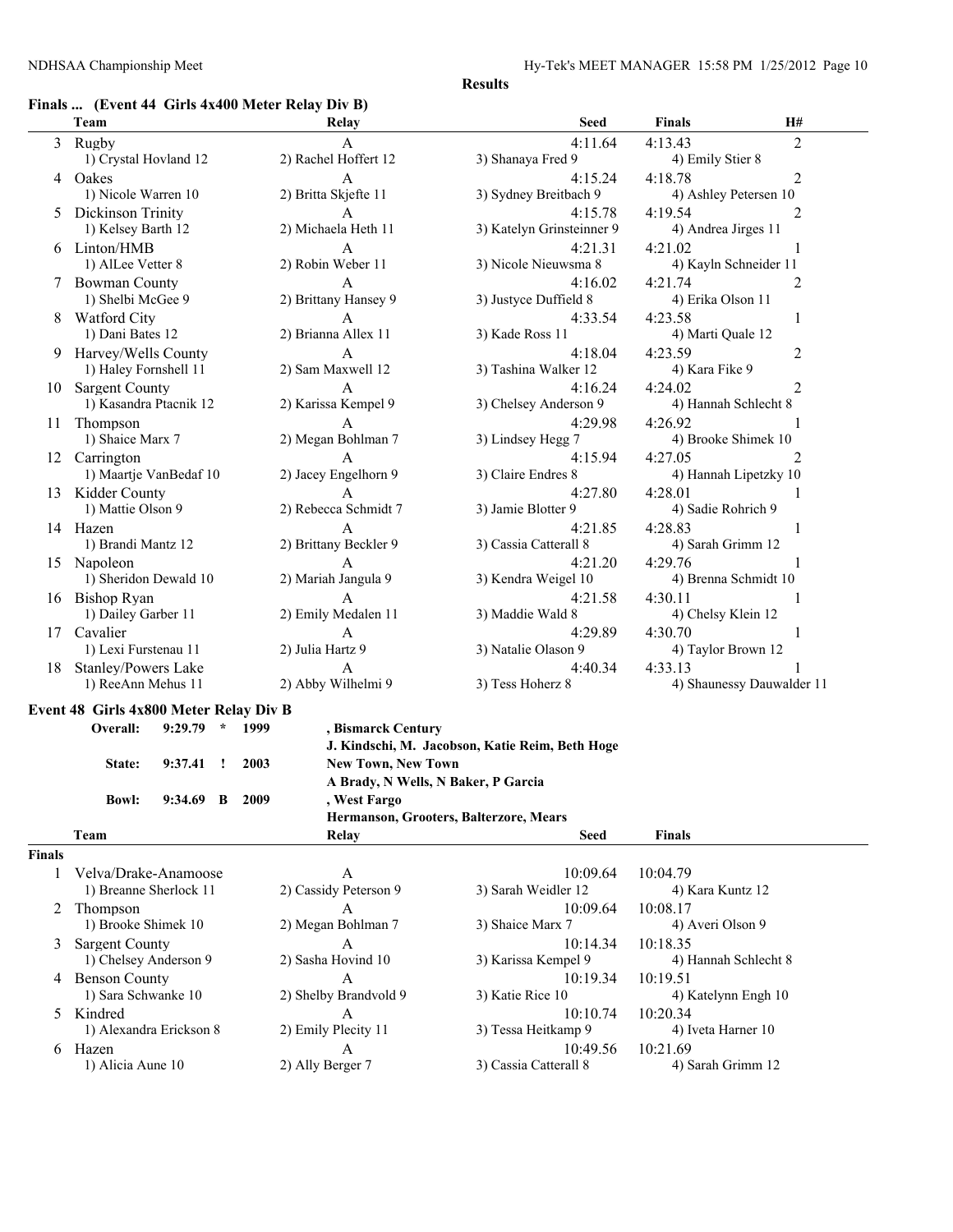## **Finals ... (Event 48 Girls 4x800 Meter Relay Div B)**

|        | Team                                            |                     |                             | Relay                       | <b>Seed</b>                    | <b>Finals</b>                     |
|--------|-------------------------------------------------|---------------------|-----------------------------|-----------------------------|--------------------------------|-----------------------------------|
|        | 7 Rugby                                         |                     |                             | A                           | 10:10.04                       | 10:26.05                          |
|        | 1) Hannah Christenson 9                         |                     |                             | 2) Chandra Yankton 9        | 3) Lauren Christenson 7        | 4) Sydney Kraft 11                |
| 8      | <b>Watford City</b>                             |                     |                             | $\mathsf{A}$                | 10:16.24                       | 10:26.86                          |
|        | 1) Lea Arndt 7                                  |                     |                             | 2) Asha Smith 7             | 3) Kade Ross 11                | 4) Marti Quale 12                 |
| 9      | Oakes                                           |                     |                             | $\mathbf{A}$                | 10:14.44                       | 10:30.22                          |
|        | 1) Ashley Petersen 10                           |                     |                             | 2) Makenzie Sell 12         | 3) Shelby Gelinske 8           | 4) Nicole Warren 10               |
|        | 10 Parshall                                     |                     |                             | $\mathbf{A}$                | 10:49.94                       | 10:30.95                          |
|        | 1) Desiree Wells 10                             |                     |                             | 2) Kiara Packineau 8        | 3) Devanee Hale 11             | 4) Alexis Woods 9                 |
|        | 11 Dickinson Trinity                            |                     |                             | A                           | 10:44.72                       | 10:30.98                          |
|        | 1) Katelyn Grinsteinner 9                       |                     |                             | 2) Kelli Pavlicek 9         | 3) Katie Pavlicek 9            | 4) Morgan Kuntz 9                 |
|        | 12 Hillsboro/Central Valley                     |                     |                             | A                           | 10:42.70                       | 10:35.98                          |
|        | 1) Tatiana Berge 9                              |                     |                             | 2) Shayla Fossum 8          | 3) Brooklyn Zink 8             | 4) Mariah Fossum 9                |
|        | 13 North Border                                 |                     |                             | A                           | 10:49.55                       | 10:38.21                          |
|        | 1) Morgan Beattie 12                            |                     |                             | 2) Alayna Reck 8            | 3) Taylor Hartje 11            | 4) Madison Johnson 9              |
| 14     | Stanley/Powers Lake                             |                     |                             | $\mathbf{A}$                | 11:04.91                       | 10:42.45                          |
|        | 1) Abby Wilhelmi 9                              |                     |                             | 2) ReeAnn Mehus 11          | 3) Geena Leschisin 12          | 4) Tess Hoherz 8                  |
| 15     | Southern McLean                                 |                     |                             | A                           | 10:48.65                       | 10:43.79                          |
|        | 1) Josie Hettich 8                              |                     |                             | 2) Alyssa Kadrmas 10        | 3) Keisha Schock 10            | 4) Abigail Waloch 7               |
|        | 16 Richardton-Taylor                            |                     |                             | A                           | 10:54.03                       | 10:48.47                          |
|        | 1) Amber Rebel 11                               |                     | 2) Ashley Gullickson 9      |                             | 3) Sami Steiner 9              | 4) Emily Tyrrell 8                |
|        | Carrington                                      |                     |                             | A                           | 10:27.04                       | 10:52.25                          |
| 17     | 1) Ann Endres 7                                 | 2) Kalli Koepplin 9 |                             |                             | 3) Brooke Rosenau 8            | 4) Amanda Indergaard 11           |
|        |                                                 | $\mathbf{A}$        |                             |                             |                                |                                   |
| 18     | Edgeley/Kulm                                    |                     | 2) Kyla Jensen 10           |                             | 10:46.49<br>3) Andrea Heier 8  | 10:54.71                          |
|        | 1) Alexis Jensen 7                              |                     |                             |                             |                                | 4) Brittany Nitschke 12           |
|        | 19 Langdon/Munich                               |                     |                             | A                           | 10:27.04                       | 10:57.89                          |
|        | 1) Brittany Fetsch 9                            |                     | 2) Hope Bodnar 8            |                             | 3) Katelyn Fetsch 7            | 4) Summer Koropatnicki 8          |
|        | 20 LaMoure/Litch-Marion<br>1) Sadie Cochrane 10 |                     | A<br>2) Talitha Hirshkorn 9 |                             | 10:45.22<br>3) Maddie Riddle 7 | 11:03.95<br>4) Brianna Shockman 7 |
|        |                                                 |                     |                             |                             |                                |                                   |
|        | Event 52 Girls High Jump Div B                  |                     |                             |                             |                                |                                   |
|        | Overall:<br>$5-09.25$ *                         | 2003                |                             | Halley Odegaard, Kindred    |                                |                                   |
|        | $5-09.25$<br>$\cdot$<br>State:                  | 2003                |                             | Halley Odegaard, Kindred    |                                |                                   |
|        | <b>Bowl:</b><br>$5-09.25$ B                     | 2003                |                             | Haley Odegaard, Kindred     |                                |                                   |
|        | Name                                            |                     |                             | Yr School                   | <b>Seed</b>                    | <b>Finals</b>                     |
| Finals |                                                 |                     |                             |                             |                                |                                   |
| 1      | <b>Taylor Brown</b>                             |                     |                             | 12 Cavalier                 | 5-03.00                        | 5-04.00                           |
| 2      | Aubrey Hovland                                  |                     |                             | 10 Rugby                    | 5-04.00                        | 5-02.00                           |
| 3      | Candace Ankenbauer                              |                     |                             | 12 Southern McLean          | 5-02.00                        | 5-01.00                           |
| 4      | Vanessa Johnson                                 |                     |                             | 9 Northern Cass             | 5-01.00                        | 4-11.00                           |
| 5      | Kayle Schiele                                   |                     |                             | 11 Surrey                   | 5-01.00                        | J4-11.00                          |
| 6      | Faith Dooley                                    |                     | 9                           | Central Cass                | 4-09.00                        | J4-11.00                          |
| 7      | Kayln Schneider                                 |                     |                             | 11 Linton/HMB               | 5-01.00                        | 4-09.00                           |
| 7      | Hayley Moe                                      |                     |                             | 9 Watford City              | 4-09.00                        | 4-09.00                           |
| 9      | Mikkaela Toenies                                |                     |                             | 12 Hillsboro/Central Valley | 4-09.00                        | J4-09.00                          |
| 9      | Lexy Wittmayer                                  |                     |                             | 7 Rolette/Wolford           | 4-11.00                        | J4-09.00                          |
| 9      | Madison Wendel                                  |                     | 9                           | Carrington                  | 5-01.00                        | J4-09.00                          |
| 9      | Abby Braaten                                    |                     | 9                           | Milnor/Wynd/Lidg            | 4-11.00                        | J4-09.00                          |
| 9      | Morgan LeMieux                                  |                     | 9                           | Killdeer                    | 4-05.00                        | J4-09.00                          |
| 14     | SaraLi Petersen                                 |                     |                             | 11 Barnes Co North          | 4-09.00                        | 4-07.00                           |

9 Bowman County  $4-07.00$  NH

- 14 Shenille Laber 12 Napoleon 12 -09.00 4-07.00<br>
-- Macy Smyle 9 Bowman County 4-07.00 NH
- 
- --- Megan Klein 11 Killdeer 5-01.00 NH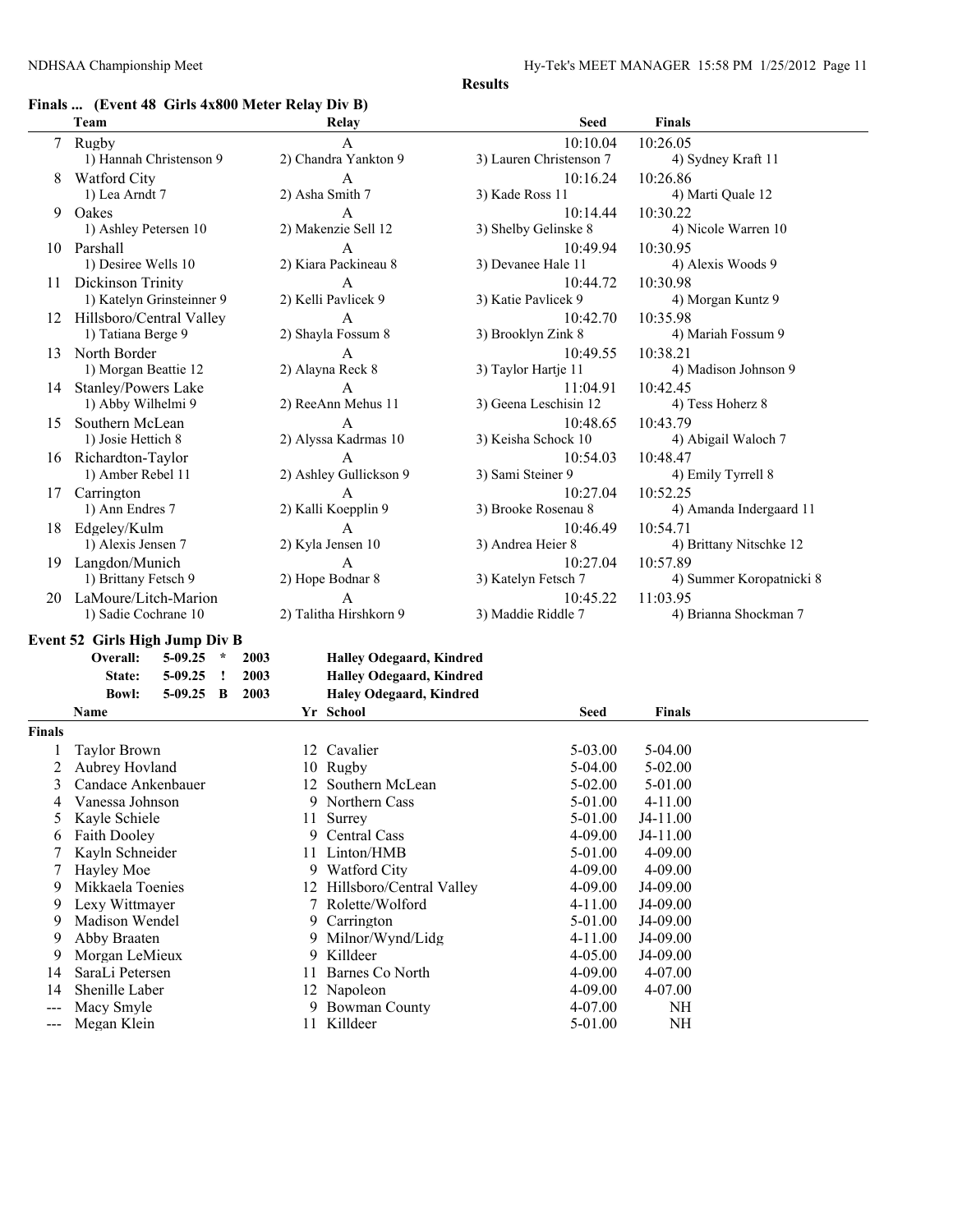**Event 56 Girls Long Jump Div B**

|                | Overall:                                | 19-05.50 | $\star$     | 2006 |    | <b>Whitney Carlson, Carrington</b>  |                      |                |                   |  |
|----------------|-----------------------------------------|----------|-------------|------|----|-------------------------------------|----------------------|----------------|-------------------|--|
|                | State:                                  | 19-05.50 | $\cdot$     | 2006 |    | <b>Whitney Carlson, Carrington</b>  |                      |                |                   |  |
|                | <b>Bowl:</b>                            | 19-05.50 | B           | 2006 |    | <b>Whitney Carlson, Carrington</b>  |                      |                |                   |  |
|                | Name                                    |          |             |      |    | Yr School                           | <b>Seed</b>          | Finals         | Wind              |  |
| Finals         |                                         |          |             |      |    |                                     |                      |                |                   |  |
| 1              | <b>Brittany Berndt</b>                  |          |             |      |    | 11 Velva/Drake-Anamoose             | 18-01.75             | 18-03.75       | 0.4               |  |
| $\overline{c}$ | Josie Bopp                              |          |             |      |    | 12 Oakes                            | 16-06.50             | 17-02.00       | 0.5               |  |
| 3              | Kelsie Silvernagel                      |          |             |      |    | 11 Strasburg                        | 17-00.00             | 17-00.25       | 1.0               |  |
| 4              | Shenille Laber                          |          |             |      |    | 12 Napoleon                         | 15-11.50             | 16-04.25       | 0.4               |  |
| 5              | McKayla Haugeberg                       |          |             |      |    | 10 Watford City                     | 16-11.00             | 16-03.75       | 2.0               |  |
| 6              | Spanky Clayton                          |          |             |      | 11 | Southern McLean                     | 16-05.50             | 16-00.75       | 0.3               |  |
| 7              | McKenzie Hart                           |          |             |      |    | 11 Langdon/Munich                   | 15-05.50             | 16-00.25       | 1.6               |  |
| 8              | Hailee Depute                           |          |             |      |    | 8 Mls-Mohall                        | 16-05.00             | 15-11.75       | 1.0               |  |
| 9              | <b>Haley Hughes</b>                     |          |             |      |    | 10 New Salem Almont                 | 16-01.50             | 15-10.00       | 2.2               |  |
| 10             | Kali Weimann                            |          |             |      |    | 9 Harvey/Wells County               | 15-04.50             | 15-07.25       | 1.3               |  |
| 11             | SaraLi Petersen                         |          |             |      |    | 11 Barnes Co North                  | 16-02.00             | 15-05.50       | 1.5               |  |
| 12             | Kellie Schmit                           |          |             |      |    | 10 Kindred                          | 17-02.50             | 15-05.00       | $-1.1$            |  |
|                |                                         |          |             |      |    | 12 Cavalier                         |                      |                | 1.3               |  |
| 13             | <b>Taylor Brown</b>                     |          |             |      |    |                                     | 15-02.00             | 15-03.00       |                   |  |
| 14             | Mikkaela Toenies                        |          |             |      |    | 12 Hillsboro/Central Valley         | 15-08.50             | 15-02.50       | $+0.0$            |  |
| 15             | Sierra Martinez                         |          |             |      |    | 10 Kindred                          | 16-07.50             | 15-01.75       | $+0.0$            |  |
| 15             | Cassie Holt                             |          |             |      |    | 9 Hettinger/Scranton                | 16-06.00             | 15-01.75       | 0.5               |  |
| 17             | <b>Haley Glasoe</b>                     |          |             |      |    | 9 Divide County                     | 14-00.00             | 15-01.00       | 0.6               |  |
| 17             | <b>Whitney Page</b>                     |          |             |      |    | 11 Bottineau                        | 17-05.50             | 15-01.00       | $+0.0$            |  |
| 19             | Kara Langerud                           |          |             |      | 8  | <b>Watford City</b>                 | 13-11.00             | 14-11.00       | $+0.0$            |  |
| 20             | Jodi Richardson                         |          |             |      |    | 12 Glen Ullin/Hebron                | 15-00.00             | 14-00.75       | 1.1               |  |
|                | <b>Event 60 Girls Triple Jump Div B</b> |          |             |      |    |                                     |                      |                |                   |  |
|                | Overall:                                | 39-04.25 | $\star$     | 1998 |    | <b>Crystal Cummins, Fargo South</b> |                      |                |                   |  |
|                | State:                                  | 38-09.75 | $\cdot$     | 2007 |    | Sarah Fegley, Bishop Ryan           |                      |                |                   |  |
|                | <b>Bowl:</b>                            | 39-08.25 | $\mathbf B$ | 2008 |    | Kristen Killoran, Maple Valley      |                      |                |                   |  |
|                | Name                                    |          |             |      |    | Yr School                           | <b>Seed</b>          | Finals         | Wind              |  |
| Finals         |                                         |          |             |      |    |                                     |                      |                |                   |  |
| 1              | <b>Taylor Morten</b>                    |          |             |      |    | 12 Larimore                         | 35-11.00             | 35-09.50       | 0.8               |  |
| $\overline{2}$ | Shenille Laber                          |          |             |      |    | 12 Napoleon                         | 35-07.25             | 35-06.00       | 2.0               |  |
| 3              | Abby Honeyman                           |          |             |      |    | 9 Mott-Regent                       | 35-10.00             | 34-06.75       | 1.2               |  |
|                | Tessa Heitkamp                          |          |             |      | 9  | Kindred                             |                      | 34-02.00       | 0.1               |  |
| 4<br>5         | Andrea Jirges                           |          |             |      |    |                                     | 34-02.50             |                | 2.2               |  |
|                |                                         |          |             |      | 11 | Dickinson Trinity                   | 34-11.50             | 34-01.50       |                   |  |
| 6              | Josie Bopp                              |          |             |      |    | 12 Oakes                            | 34-01.25             | J34-01.50      | 2.4               |  |
| 7              | <b>Brittany Berndt</b>                  |          |             |      |    | 11 Velva/Drake-Anamoose             | 34-08.50             | 34-00.25       | 1.2               |  |
| 8              | Cassie Holt                             |          |             |      |    | 9 Hettinger/Scranton                | 34-08.00             | 33-01.00       | 1.0               |  |
| 9              | Lexi Furstenau                          |          |             |      |    | 11 Cavalier                         | 33-04.50             | 32-10.25       | 1.4               |  |
| 10             | McKenzie Hart                           |          |             |      |    | 11 Langdon/Munich                   | 34-02.00             | 32-09.00       | 2.0               |  |
| 10             | Sadie Cochrane                          |          |             |      |    | 10 LaMoure/Litch-Marion             | 32-11.00             | 32-09.00       | 2.9               |  |
| 12             | Spanky Clayton                          |          |             |      | 11 | Southern McLean                     | 32-11.75             | 32-07.75       | 1.4               |  |
| 13             | Kayln Schneider                         |          |             |      |    | 11 Linton/HMB                       | 32-09.50             | 32-06.25       | 1.9               |  |
| 14             | McKayla Haugeberg                       |          |             |      |    | 10 Watford City                     | 34-01.00             | 32-06.00       | 2.6               |  |
| 15             |                                         |          |             |      |    |                                     |                      |                |                   |  |
|                | Tashina Walker                          |          |             |      |    | 12 Harvey/Wells County              | 32-11.00             | 31-00.50       | 1.5               |  |
| 16             | Alycia McGlothlin                       |          |             |      |    | 8 Trenton/Trinity Christian         | 29-11.00             | 30-06.50       | 2.4               |  |
| 17             | Paige Dolan<br>Abbey Paul               |          |             |      |    | 9 Williams County<br>11 Rugby       | 34-00.00<br>31-00.25 | 29-06.50<br>ND | 1.6<br><b>NWI</b> |  |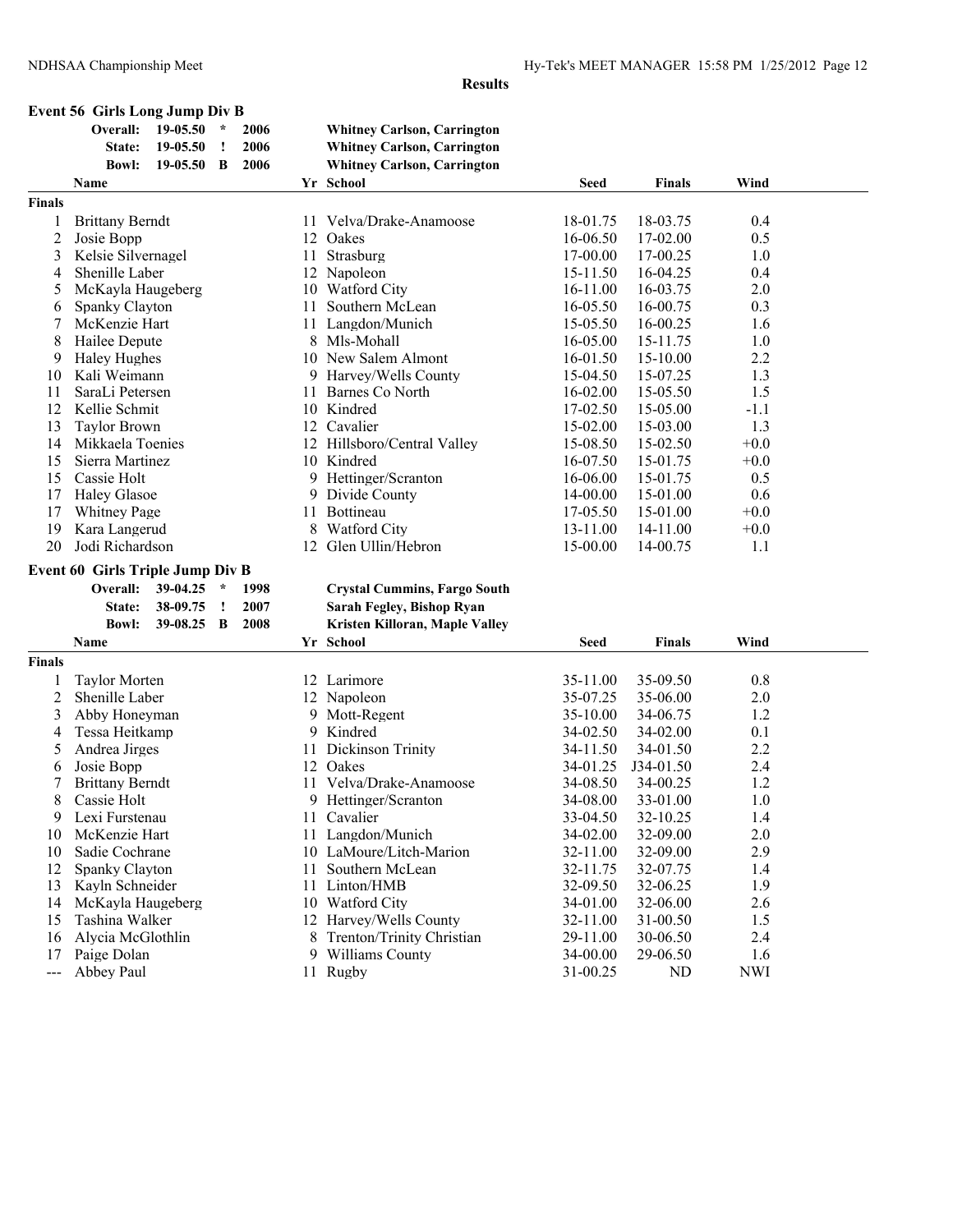| Overall:<br>48-02.75<br>2001<br><b>Briona Reynolds, GF Red River</b><br>$\ast$<br>1997<br>Jessica Sommerfeld, Lisbon<br>48-02.50<br>State:<br>$\cdot$ |                      |                      |  |
|-------------------------------------------------------------------------------------------------------------------------------------------------------|----------------------|----------------------|--|
|                                                                                                                                                       |                      |                      |  |
|                                                                                                                                                       |                      |                      |  |
| 2001<br>48-02.75<br><b>Brionna Reynolds, GF Red River</b><br><b>Bowl:</b><br>B                                                                        |                      |                      |  |
| Yr School<br>Name                                                                                                                                     | <b>Seed</b>          | <b>Finals</b>        |  |
| <b>Finals</b>                                                                                                                                         |                      |                      |  |
| Olivia Johnson<br>11 Richland<br>1                                                                                                                    | 40-04.00             | 39-07.00             |  |
| 2<br>Ryan Whitebull<br>12 Standing Rock/Self                                                                                                          | 40-00.00             | 39-06.50             |  |
| 3<br>Kelsey Laufenberg<br>9 Maple Valley/Enderlin                                                                                                     | 39-10.50             | 39-00.00             |  |
| <b>Ebony Berube</b><br>9 Lisbon<br>4                                                                                                                  | 35-10.00             | 38-06.00             |  |
| Courtney Dixon<br>Central Cass<br>5<br>11.                                                                                                            | 38-06.00             | 38-00.00             |  |
| Shaleen Helmer<br>Griggs Co Cent/Midkota<br>6<br>11.                                                                                                  | 38-07.00             | 37-07.50             |  |
| Molly Koenig<br>12 Rugby<br>7                                                                                                                         | 38-06.50             | 37-04.00             |  |
| 8<br>Surrey<br>Ashley Mogard<br>11                                                                                                                    | 37-07.00             | 37-00.00             |  |
| 9<br>Chantel Urban<br>12 Surrey                                                                                                                       | 38-01.25             | 36-08.00             |  |
| Kayla Hochhalter<br>9 Carrington                                                                                                                      | 37-06.00             | 35-06.50             |  |
| 10<br>Katie Hanson<br>11                                                                                                                              |                      |                      |  |
| Griggs Co Cent/Midkota<br>12<br>Killdeer                                                                                                              | 38-10.50             | 35-01.00             |  |
| 12<br><b>Taylor Boster</b><br>11<br>13<br>Cori Moberg<br>Southern McLean<br>11                                                                        | 36-02.50<br>34-07.00 | 34-10.50<br>34-01.00 |  |
|                                                                                                                                                       |                      |                      |  |
| Sam Maxwell<br>12 Harvey/Wells County<br>14                                                                                                           | 34-09.00             | 33-09.00             |  |
| Sierra Rosenau<br>Carrington<br>15<br>11                                                                                                              | 36-10.00             | 33-07.50             |  |
| 10 Velva/Drake-Anamoose<br>Jaylen Newman<br>16                                                                                                        | 35-07.00             | 32-06.00             |  |
| Briana Tayer<br>17<br>12 Milnor/Wynd/Lidg                                                                                                             | 33-07.50             | 32-05.00             |  |
| 18<br>Hope Axvig<br>12 Kindred                                                                                                                        | 36-09.00             | 32-04.00             |  |
| 19<br>Kaycee Link<br>11 Beulah                                                                                                                        | 33-09.00             | 32-01.00             |  |
| 20<br>Brianna Vance<br>11 Ellendale                                                                                                                   | 32-10.50             | 31-07.50             |  |
| 21<br>Caitlin Gunderson<br>10 Stanley/Powers Lake                                                                                                     | 32-02.00             | 30-05.00             |  |
| 22<br>11 Williams County<br><b>Taylor Anderson</b>                                                                                                    | 32-01.50             | 29-04.00             |  |
| <b>Event 68 Girls Discus Throw Div B</b>                                                                                                              |                      |                      |  |
| Overall:<br>172-00<br>$\star$<br><b>Briona Reynolds, GF Red River</b><br>1999                                                                         |                      |                      |  |
| 148-08<br>2006<br>Sara Neubauer, Bottineau<br>State:<br>$\cdot$                                                                                       |                      |                      |  |
| <b>Bowl:</b><br>B<br>1999<br><b>Brionna Reynolds, GF Red River</b><br>173-10                                                                          |                      |                      |  |
| Name<br>Yr School                                                                                                                                     | Seed                 | <b>Finals</b>        |  |
| <b>Finals</b>                                                                                                                                         |                      |                      |  |
| <b>Emily Doe</b><br>12 Killdeer<br>1                                                                                                                  | 120-05               | 124-03               |  |
| 2<br>Griggs Co Cent/Midkota<br>Shaleen Helmer<br>11                                                                                                   | 122-09               | 118-01               |  |
| Emily Wolf<br>11 New Salem Almont<br>3                                                                                                                | 116-02               | 113-04               |  |
| <b>Taylor Boster</b><br>11 Killdeer<br>4                                                                                                              | 123-02               | 111-09               |  |
| 5<br>Chantel Urban<br>12 Surrey                                                                                                                       | $120 - 11$           | 110-03               |  |
| Megan Harrington<br>12 Carrington<br>6                                                                                                                | 105-07               | 110-02               |  |
| <b>Brooke Renner</b><br>12 Beulah<br>7                                                                                                                | 113-00               | 109-02               |  |
| Kayla Hochhalter<br>9 Carrington<br>8                                                                                                                 | 116-02               | 108-10               |  |
| Courtney Ost<br>Hazen<br>9<br>11                                                                                                                      | 111-01               | 106-01               |  |
| Micheala Halvorson<br>Milnor/Wynd/Lidg<br>11<br>10                                                                                                    | 105-08               | 103-01               |  |
| Ashley Mogard<br>11<br>11<br>Surrey                                                                                                                   | 118-02               | $102 - 10$           |  |
| 12<br>Jaidyn Faine<br>9 Williams County                                                                                                               | 93-02                | $101 - 10$           |  |
| Sierra Rosenau<br>13<br>Carrington<br>11                                                                                                              | 115-10               | 98-05                |  |
|                                                                                                                                                       | 117-11               | 98-05                |  |
|                                                                                                                                                       |                      |                      |  |
| Griggs Co Cent/Midkota<br>13<br>Katie Hanson<br>12                                                                                                    |                      |                      |  |
| Hankinson/Fairmount<br>Tana Westphal<br>15<br>11                                                                                                      | 108-08               | 90-08                |  |
| 11 Ellendale<br>Brianna Vance<br>16<br>12 Finley-Sharon/Hope-Page<br>Taylor Tysdal<br>17                                                              | 95-09<br>$92 - 05$   | 88-05<br>85-07       |  |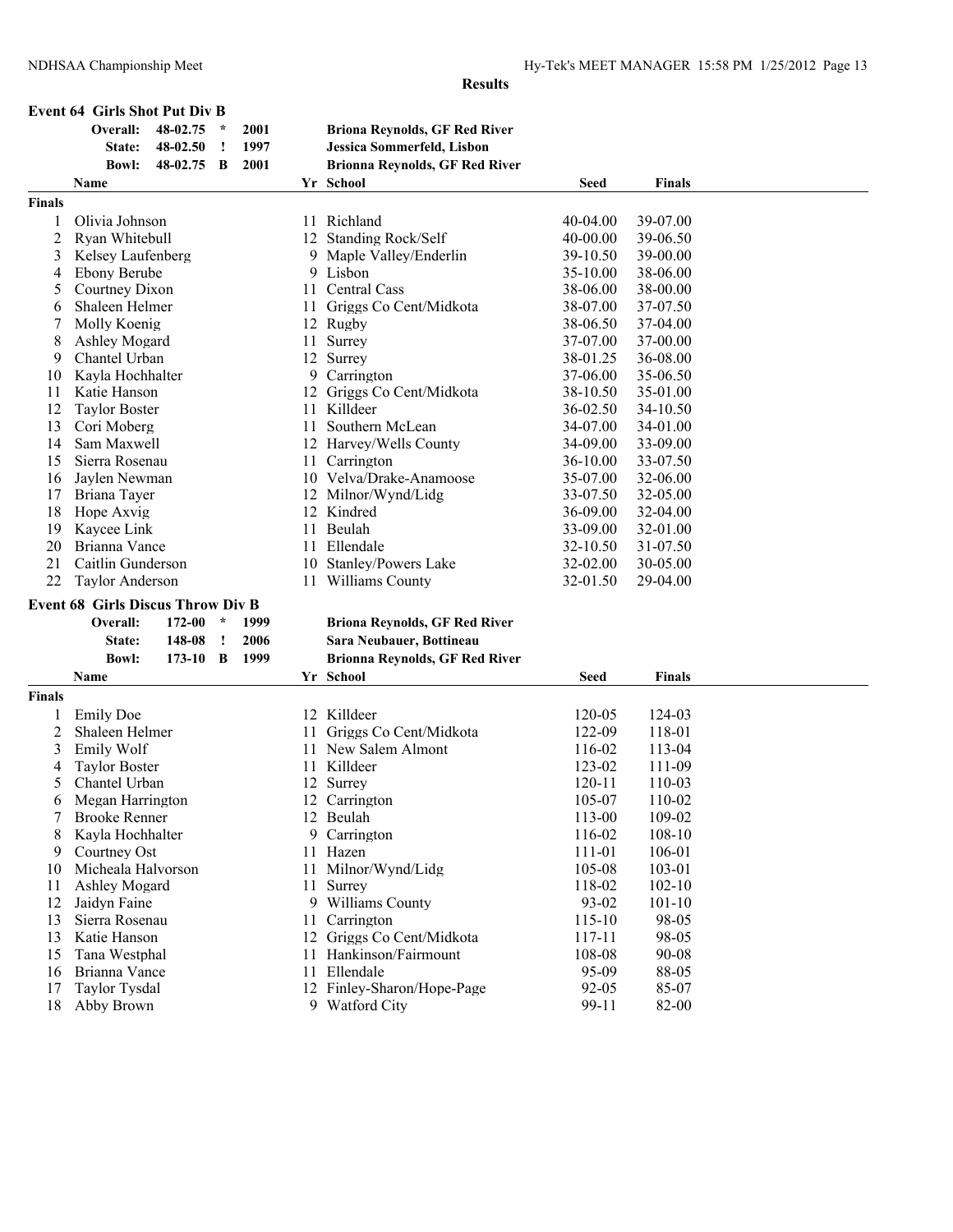**Event 72 Girls Javelin Throw Div B**

|                | Overall:                               | 148-03     | $\ast$  | 2002 |    | Katie Wilson, GF Red River                     |                 |               |      |
|----------------|----------------------------------------|------------|---------|------|----|------------------------------------------------|-----------------|---------------|------|
|                | State:                                 | 143-02     | !       | 2006 |    | Sara Neubauer, Bottineau                       |                 |               |      |
|                | <b>Bowl:</b>                           | $145 - 10$ | B       | 2001 |    | Dana Olimb, GF Red River                       |                 |               |      |
|                | Name                                   |            |         |      |    | Yr School                                      | <b>Seed</b>     | <b>Finals</b> |      |
| Finals         |                                        |            |         |      |    |                                                |                 |               |      |
| 1              | Sierra Rosenau                         |            |         |      |    | 11 Carrington                                  | 140-06          | 138-11        |      |
| $\overline{2}$ | Kayla Hochhalter                       |            |         |      |    | 9 Carrington                                   | 129-10          | 130-04        |      |
| 3              | Sam Reinke                             |            |         |      |    | 10 Lisbon                                      | 120-03          | $126 - 10$    |      |
| 4              | McCall Manske                          |            |         |      |    | 11 Lisbon                                      | 120-02          | 119-09        |      |
| 5              | Olivia Johnson                         |            |         |      | 11 | Richland                                       | 116-03          | 118-08        |      |
| 6              | <b>Sydney Larson</b>                   |            |         |      |    | 12 Park River/Ford-L/A-E                       | 124-09          | 117-05        |      |
|                | McKayla Haugeberg                      |            |         |      |    | 10 Watford City                                | 115-05          | 116-04        |      |
| 8              | Kaya Engen                             |            |         |      |    | 12 Velva/Drake-Anamoose                        | $103 - 10$      | 112-01        |      |
| 9              | Kaycee Link                            |            |         |      |    | 11 Beulah                                      | 111-04          | 110-04        |      |
| 10             | Rebecca Erickson                       |            |         |      |    | 10 Finley-Sharon/Hope-Page                     | 132-02          | 110-01        |      |
| 11             | Cori Moberg                            |            |         |      | 11 | Southern McLean                                | 110-06          | 105-00.50     |      |
| 12             | Landi Leingang                         |            |         |      | 11 | Standing Rock/Self                             | 111-01          | 104-04        |      |
| 13             | Mariah Jacobs                          |            |         |      |    | 12 Divide County                               | 93-09           | 104-01        |      |
| 13             | <b>Brittnee Linn</b>                   |            |         |      |    | 12 Park River/Ford-L/A-E                       | 116-05          | 104-01        |      |
| 15             | <b>Emily Doe</b>                       |            |         |      |    | 12 Killdeer                                    | 122-03          | 103-04        |      |
| 16             | Karly Wald                             |            |         |      | 11 | South Border                                   | 100-05          | 100-04        |      |
| 17             | Sarah Weidler                          |            |         |      |    | 12 Velva/Drake-Anamoose                        | 107-06          | 98-09         |      |
| 18             | Karlie Hoherz                          |            |         |      | 11 | Stanley/Powers Lake                            | 93-01           | 87-09         |      |
|                |                                        |            |         |      |    |                                                |                 |               |      |
|                | <b>Event 76 Girls Pole Vault Div B</b> |            |         |      |    |                                                |                 |               |      |
|                | Overall:                               | $12 - 04$  | $\star$ | 2006 |    | Kelsey Aide, Bottineau                         |                 |               |      |
|                | State:                                 | $12 - 04$  | $\cdot$ | 2006 |    | Kelsey Aide, Bottineau                         |                 |               |      |
|                | <b>Bowl:</b>                           | $12 - 04$  | B       | 2006 |    | Kelsey Aide, Bottineau                         |                 |               |      |
|                | Name                                   |            |         |      |    | Yr School                                      | <b>Seed</b>     | <b>Finals</b> |      |
| <b>Finals</b>  |                                        |            |         |      |    |                                                |                 |               |      |
|                | McKayla Haugeberg                      |            |         |      |    | 10 Watford City                                | 10-00.00        | 10-06.00      |      |
| 2              | Julie Dinius                           |            |         |      |    | 11 Langdon/Munich                              | 10-03.00        | $10 - 00.00$  |      |
| 3              | Naomi Rudolph                          |            |         |      |    | 12 Beulah                                      | 10-00.00        | J10-00.00     |      |
| 4              | Thea Erickson                          |            |         |      |    | 11 Larimore                                    | $9 - 03.00$     | $9 - 09.00$   |      |
| 5              | <b>Whitney Page</b>                    |            |         |      |    | 11 Bottineau                                   | $9 - 06.00$     | $9 - 00.00$   |      |
| 6              | Debbi Thompson                         |            |         |      |    | 12 Finley-Sharon/Hope-Page                     | $9 - 00.00$     | J9-00.00      |      |
|                | Abbey Braaten                          |            |         |      |    | 10 Langdon/Munich                              | $9 - 00.00$     | 8-06.00       |      |
| 8              | Mackenzie Einarson                     |            |         |      |    | 10 Grafton                                     | 8-00.00         | J8-06.00      |      |
| 8              | Maria Diepolder                        |            |         |      | 8  | Bottineau                                      | $9 - 06.00$     | J8-06.00      |      |
| 9              | DeeAnna Ziegler                        |            |         |      |    | 11 Hazen                                       | $8 - 00.00$     | J8-06.00      |      |
| ---            | Fallon Fladeland                       |            |         |      |    | 9 Watford City                                 | $7 - 00.00$     | NH            |      |
|                | Sara Lien                              |            |         |      |    | 10 Lisbon                                      | 7-06.00         | NH            |      |
|                | <b>Allison Manley</b>                  |            |         |      |    | 12 Velva/Drake-Anamoose                        | 6-06.00         | <b>NH</b>     |      |
|                | Nicole Kristianson                     |            |         |      |    | 12 Dickinson Trinity                           | $7 - 00.00$     | NH            |      |
|                | Lyndsey Erker                          |            |         |      |    | 11 Barnes Co North                             | $7 - 00.00$     | NH            |      |
|                | Bryanna Rostock                        |            |         |      |    | 12 Lisbon                                      | 8-00.00         | NH            |      |
| ---            | Alicia Aune                            |            |         |      |    | 10 Hazen                                       | 7-06.00         | NH            |      |
|                |                                        |            |         |      |    |                                                |                 |               |      |
|                |                                        |            |         |      |    | Men - Div A - Team Rankings - 19 Events Scored |                 |               |      |
|                | 1) Bismarck                            |            |         |      |    | 194                                            | 2) Century      |               | 93.5 |
|                | 3) West Fargo                          |            |         |      |    | 90                                             | 4) GF Red River |               | 59   |
|                |                                        |            |         |      |    |                                                |                 |               |      |